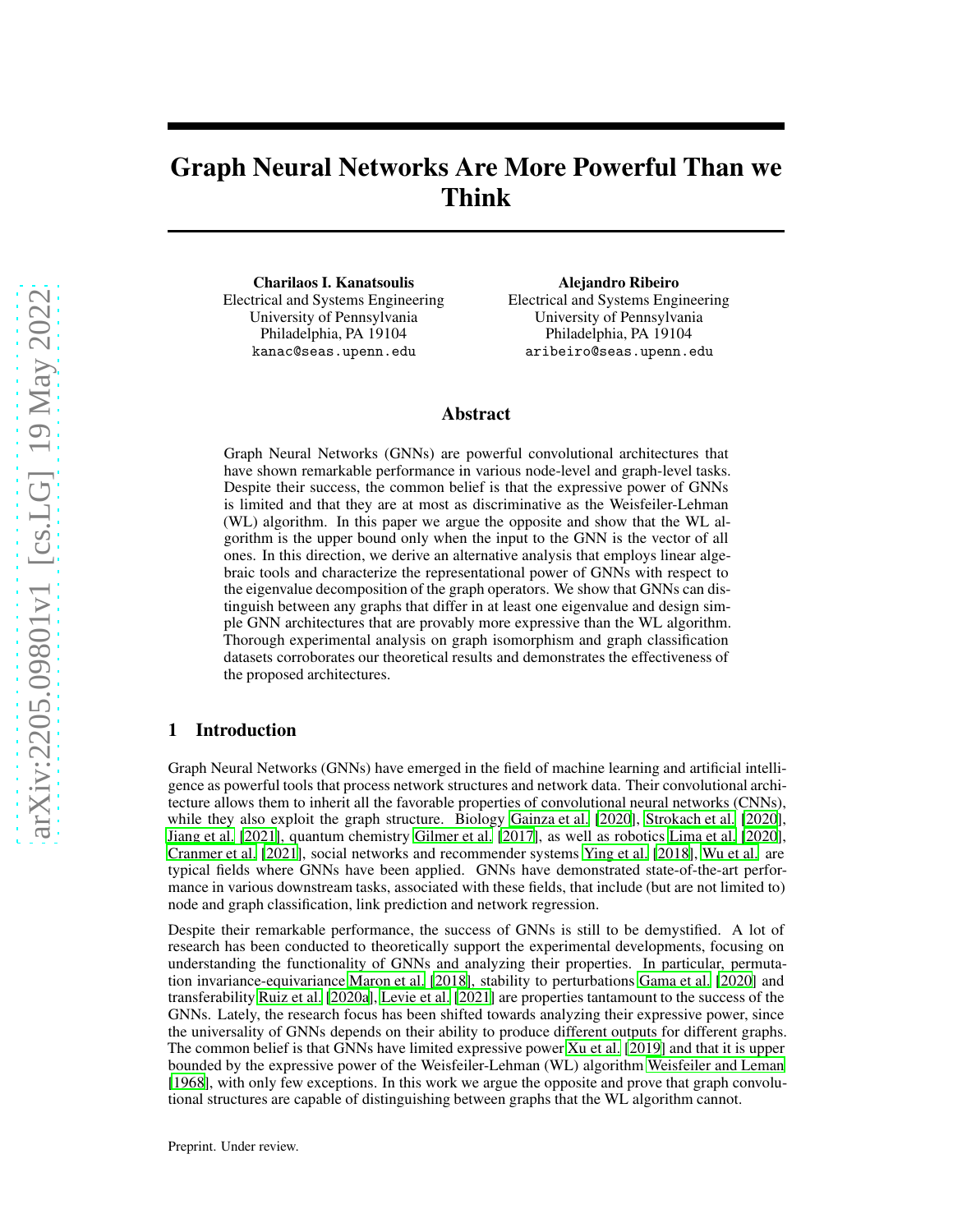Our work is motivated by the following questions. *How expressive are GNNs? Can we design simple convolutional architectures that are more expressive than the WL algorithm?* The answer to both questions is affirmative. Our analysis utilizes spectral decomposition tools and is the first to study the representational power of GNNs with respect to the eigenvalues and eigenvectors of their graph operators. We are also the first to characterize the expressiveness of GNNs with general input, contrary to the prevailing approach that examines them with  $x = 1$  input. Our developed framework allow us to quantify the representational limitations of GNNs with  $x = 1$  input and show that the WL algorithm is indeed the upper bound only when this input is considered. To overcome these limitations, we propose to feed the GNN with random input and prove that GNNs can distinguish between any pair of graphs with at least one different eigenvalue. This implies that GNNs are provably more expressive than the WL algorithm for this class of graphs. Our result becomes even more significant if we consider that the majority of real graphs differ in at least one eigenvalue. Guided by this result, we design three novel and expressive convolutional architectures, one with random input, one with no input and one with deterministic input. To support our theoretical results and test the performance of the proposed architectures we conduct thorough experimental evaluation with graph isomorphism and graph classification datasets.

Our contribution is summarized as follows:

- We characterize the expressive power of GNNs with general input. Our analysis is the first to employ spectral decomposition tools.
- We explain why the WL algorithm is not the real limit; in fact it is the limit associated with GNN input  $x = 1$  rather than the GNN architecture.
- Using random input, we show that GNNs can distinguish between all graphs with at least one different eigenvalue and are provably more expressive than the WL algorithm.
- We design expressive GNN architectures and demonstrate their effectiveness with graph isomorphism and graph classification datasets.

Related work: The first work to study the approximation properties of the GNNs was by [Scarselli et al.](#page-10-4) [\[2008a](#page-10-4)]. Along the same lines [Maron et al. \[2019b\]](#page-10-5), [Keriven and Peyré \[2019](#page-10-6)] discuss the universality of GNNs for permutation invariant or equivariant functions. Then the scientific attention focused on the ability of GNNs to distinguish between non-isomorphic graphs. The works of [Morris et al. \[2019\]](#page-10-7), [Xu et al. \[2019](#page-11-3)] place the expressive power of GNNs with respect to that of the WL algorithm. [Abboud et al.](#page-9-5) [\[2021\]](#page-9-5), [Sato et al. \[2021\]](#page-10-8) use random features to increase the separation capabilities of GNNs, whereas [Tahmasebi et al. \[2020\]](#page-11-5) produce features related to the subgraph information by adding a neighborhood pooling layer. GNNs that use k-tuple and k-subgraph information have been designed by [Maron et al. \[2019a\]](#page-10-9), [Murphy et al. \[2019\]](#page-10-10), [Azizian et al.](#page-9-6) [\[2020\]](#page-9-6), [Morris et al. \[2020](#page-10-11)], [Geerts and Reutter \[2021\]](#page-9-7). These works use a tensor framework, and employ more expressive structures compared to simple GNNs. However, they are usually computationally heavier to implement and also prone to overfitting. Moreover, [Balcilar et al. \[2021](#page-9-8)] design convolutions in the spectral domain to produce powerful GNNs, whereas [Loukas](#page-10-12) [\[2019\]](#page-10-12) studies the learning capabilities of a GNN with respect to its width and depth. Finally, [Chen et al.](#page-9-9) [\[2019\]](#page-9-9) reveal a connection between the universal approximation and the capacity capabilities of GNNs.

Appendix material: Preliminaries, notation and interesting discussions can be found in the Appendices. Furthermore the majority of the proofs is also deferred to the Appendix.

# 2 On the expressive power of GNNs

Studying the expressive power of GNNs has attracted significant attention, since it sheds light on the success and general functionality of graph convolutional architectures. One of the most influential works by [Xu et al.](#page-11-3) [\[2019\]](#page-11-3) compares the representational capabilities of GNNs with those of the WL algorithm (color refinement algorithm). The claim is that GNNs are at most as powerful as the WL algorithm in distinguishing between different graphs. This is indeed true when the input to the GNN is the vector of all ones, i.e.,  $x = 1$  and therefore the propagated graph signals are of the form  $S^k 1$ , where  $S \in \{0,1\}^{N \times N}$  is the graph adjacency and  $S^k$  is the k-th power of S.

A question that naturally arises is *'Why should we limit our attention to inputs of*  $x = 1$ ?'. On the one hand, various systems of practical interest provide access to a set of attributes or graph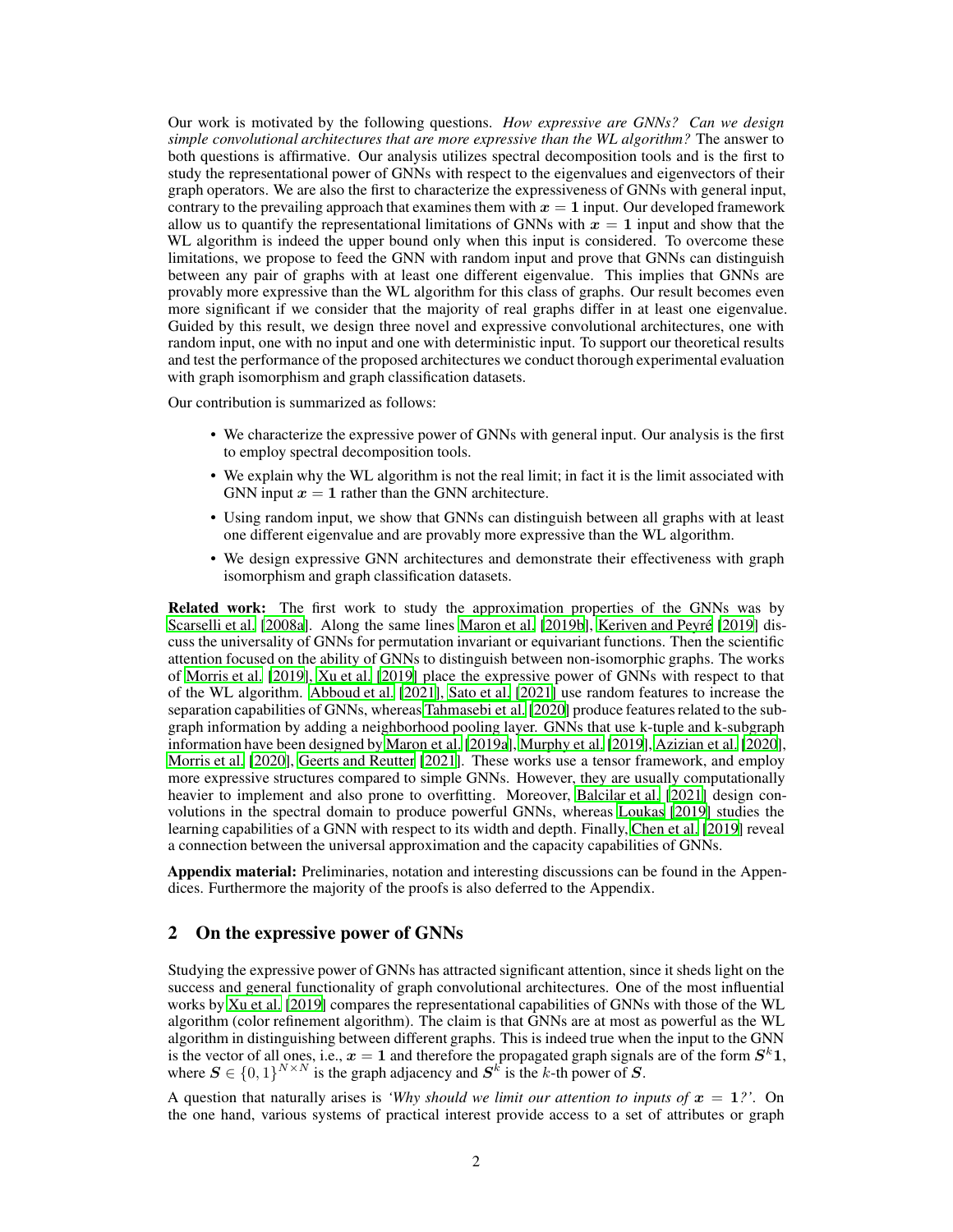signals,  $X \in \mathbb{R}^{N \times D}$ , that are associated with each node. These attributes contain rich information beyond the connectivity provided by the graph, as opposed to  $x = 1$  inputs. On the other hand, when attributes are not available, we can design artificial features from the graph that incorporate valuable knowledge, not captured by  $S^k 1$ . The need for further analysis with general input signals is therefore clear.

To rectify the misconceptions regarding the expressive power of GNNs we study them with general input. To be more precise, consider the graphs  $\mathcal{G}, \hat{\mathcal{G}}$  with graph operators  $\mathcal{S}, \hat{\mathcal{S}}$ . In this paper  $S$ ,  $\hat{S}$  denote the graph adjacencies, but other choices of graph operators can be used, e.g., graph Laplacians or weighted graph adjacencies/Laplacians. We assume that  $S$ ,  $\hat{S}$  are both symmetric and thus admit eigenvalue decompositions as:

<span id="page-2-1"></span><span id="page-2-0"></span>
$$
\mathbf{S} = \mathbf{U}\mathbf{\Lambda}\mathbf{U}^T, \quad \hat{\mathbf{S}} = \hat{\mathbf{U}}\hat{\mathbf{\Lambda}}\hat{\mathbf{U}}^T,\tag{1}
$$

The equations in [\(1\)](#page-2-0) represent the spectral decompositions of G and  $\hat{G}$ , where U,  $\hat{U}$  are orthogonal matrices containing the eigenvectors and  $\Lambda$ ,  $\hat{\Lambda}$  are the diagonal matrices of corresponding eigenvalues. The graphs  $\mathcal{G}, \hat{\mathcal{G}}$  are non-isomorphic if and only if there does not exist a permutation matrix  $\Pi$ such that  $S = \Pi \hat{S} \Pi^T$ . A broad class of non-isomorphic graphs have at least one different eigenvalue. To be more precise, let  $S = \{\lambda_1, \dots, \lambda_N\}$  be the multiset containing the eigenvalues of S and  $\hat{S} = \{\hat{\lambda}_1, \dots, \hat{\lambda}_N\}$  be the multiset containing the eigenvalues of  $\hat{S}$ . The following assumption is heavily used in the main part of this paper:

**Assumption 2.1** S,  $\hat{S}$  *have at least one different eigenvalue, i.e., there exists*  $\mu_k$  *with multiplicity* m and corresponding eigenspace  $V \in \mathbb{R}^{N \times m}$ , such that  $\mu_k \in \mathcal{S}$  but  $\mu_k \notin \hat{\mathcal{S}}$ .

When Assumption [2.1](#page-2-1) holds,  $\mathcal{G}, \hat{\mathcal{G}}$  are always non-isomorphic. Assumption 2.1 is not restrictive. Real non-isomorphic graphs have different eigenvalues with very high probability. Corner cases where Assumption [2.1](#page-2-1) doesn't hold are studied in Appendix [H.](#page-19-0)

First, we consider GNNs that are constructed by the following modules, corresponding to the neurons of a typical (non-graph) neural network:

<span id="page-2-2"></span>
$$
\boldsymbol{Y} = \sigma \left( \sum_{k=0}^{K-1} \boldsymbol{S}^k \boldsymbol{X} \boldsymbol{H}_k \right). \tag{2}
$$

The module in [\(2\)](#page-2-2) is composed by a graph filter of length K followed by a nonlinearity  $\sigma(\cdot)$ .  $H_k$ represents the filter parameters and can be a matrix, a vector, or a scalar. In order to characterize the representational power of GNNs with general input, we provide the following theorem:

<span id="page-2-3"></span>**Theorem 2.2** *Let*  $\mathcal{G}, \hat{\mathcal{G}}$  *be non-isomorphic graphs with graph signals*  $\mathbf{X}, \hat{\mathbf{X}}$ *. There exist a GNN that tells G and*  $\hat{G}$  *apart if:* 

- *1. There does not exist permutation matrix*  $\Pi$  *such that*  $X = \Pi \hat{X}$ *, or*
- 2. Assumption [2.1](#page-2-1) holds and  $V^T X \neq 0$ .

Theorem [2.2](#page-2-3) highlights the importance of the input  $X$  in the representational capabilities of a GNN. For problems in which inputs are given, it states that a GNN can distinguish between non-isomorphic graphs if they have different graph signals or their signals are not orthogonal to the eigenspace associated with the eigenvalue that differentiates them. In problems where inputs are not available, Theorem [2.2](#page-2-3) provides guidelines on how to design input  $\overline{X}$  from the graph.

Theorem [2.2](#page-2-3) also indicates that the limitations of GNNs discussed in [Xu et al. \[2019\]](#page-11-3) are not due to the architecture but they are limitations associated with the input. In particular,  $x = 1$  fails to satisfy condition 1, while it is also prone to fail condition 2, since the majority of real graphs have eigenvectors that are orthogonal to 1. Thus, the challenge lies in designing GNN inputs that satisfy conditions 1 and 2. This is accomplished in section [5,](#page-5-0) where we propose to construct  $X$  as:

<span id="page-2-4"></span>
$$
\mathbf{X} = \left[ \text{diag}\left( \mathbf{S}^{0} \right), \text{diag}\left( \mathbf{S}^{1} \right), \text{diag}\left( \mathbf{S}^{2} \right), \dots, \text{diag}\left( \mathbf{S}^{K-1} \right) \right],\tag{3}
$$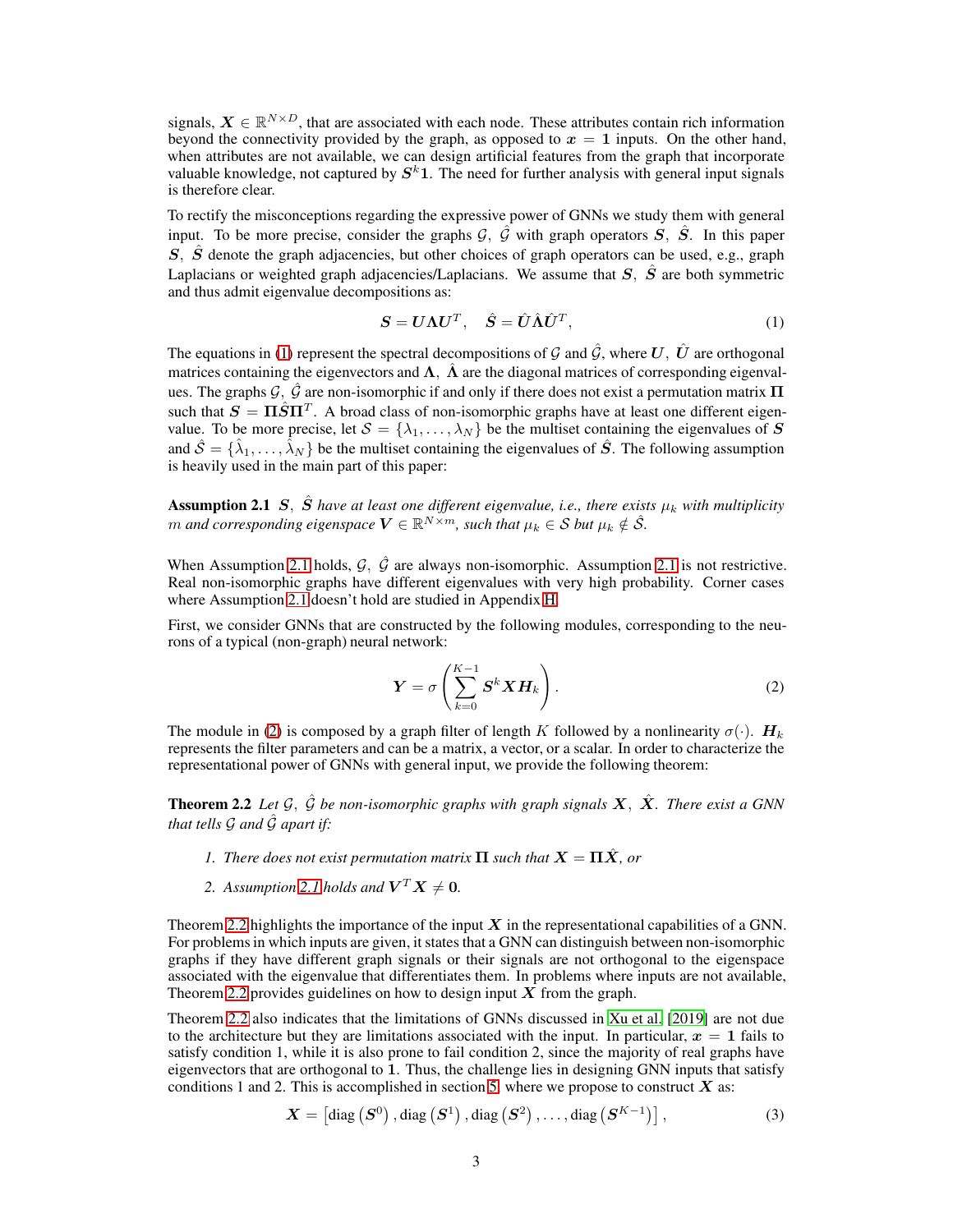<span id="page-3-0"></span>

Figure 1: WL indistinguishable graphs

where diag  $(S^k)$  refers to vector containing the diagonal entries of matrix  $S^k$ . Proper choice of K guarantees that the graph signal  $X$  in [\(3\)](#page-2-4) satisfies both conditions of Theorem [2.2](#page-2-3) and enables GNNs to distinguish between any non-isomorphic graphs that have at least one different eigenvalue. A nice interpretation of this result is given in section [5](#page-5-0) and shows that  $X$  in [\(3\)](#page-2-4) combines information from both with the k-hop degrees  $(S^k1)$  and the high-order cliques that appear in the network. As shown in the next section, the WL algorithm cannot always tell graphs with different eigenvalues apart, which implies that GNNs are more expressive than the WL algorithm for this class of graphs.

# <span id="page-3-1"></span>3 Limitations of GNNs with  $x = 1$  input and the WL algorithm

With Theorem [2.2](#page-2-3) in our toolbox we are now ready to explain why feeding a GNN with  $x = 1$  is limiting. The limitations associated with input  $x = 1$  are also highly related to the limitations of the WL algorithm. The problem appears in graphs that admit a spectral decomposition with eigenvectors that are orthogonal to 1 (they sum up to zero). Following condition 2 in Theorem [2.2,](#page-2-3) if two graphs are the same except eigenvalues that correspond to eigenvectors that sum up to zero, then GNNs with input  $x = 1$  will fail to tell the two graphs apart. To see this consider the graphs  $\mathcal{G}, \hat{\mathcal{G}}$  with spectral decompositions:

$$
\mathbf{S} = \mathbf{U}\boldsymbol{\Lambda}\mathbf{U}^T = \lambda_1\mathbf{u}_1\mathbf{u}_1^T + \lambda_2\mathbf{u}_2\mathbf{u}_2^T + \lambda_3\mathbf{u}_3\mathbf{u}_3^T,\tag{4}
$$

$$
\hat{\mathbf{S}} = \hat{\mathbf{U}} \hat{\mathbf{\Lambda}} \hat{\mathbf{U}}^T = \lambda_1 \mathbf{u}_1 \mathbf{u}_1^T + \lambda_2 \mathbf{u}_2 \mathbf{u}_2^T + \hat{\lambda}_3 \mathbf{u}_3 \mathbf{u}_3^T, \tag{5}
$$

where  $\lambda_3 \neq \hat{\lambda}_3$ . If  $u_3$  is orthogonal to 1 then:

$$
\boldsymbol{S}^{k} \boldsymbol{1} = \boldsymbol{U} \boldsymbol{\Lambda}^{k} \boldsymbol{U}^{T} \boldsymbol{1} = \lambda_{1}^{k} \boldsymbol{u}_{1} \boldsymbol{u}_{1}^{T} \boldsymbol{1} + \lambda_{2}^{k} \boldsymbol{u}_{2} \boldsymbol{u}_{2}^{T} \boldsymbol{1} + \lambda_{3}^{k} \boldsymbol{u}_{3} \boldsymbol{u}_{3}^{T} \boldsymbol{1} = \lambda_{1}^{k} \left( \boldsymbol{u}_{1}^{T} \boldsymbol{1} \right) \boldsymbol{u}_{1} + \lambda_{2}^{k} \left( \boldsymbol{u}_{2}^{T} \boldsymbol{1} \right) \boldsymbol{u}_{2} \quad (6)
$$

$$
\hat{S}^{k}\mathbf{1} = \hat{U}\hat{\Lambda^{k}}\hat{U}^{T}\mathbf{1} = \lambda_{1}^{k}\mathbf{u}_{1}\mathbf{u}_{1}^{T}\mathbf{1} + \lambda_{2}^{k}\mathbf{u}_{2}\mathbf{u}_{2}^{T}\mathbf{1} + \hat{\lambda}_{3}^{k}\mathbf{u}_{3}\mathbf{u}_{3}^{T}\mathbf{1} = \lambda_{1}^{k}(\mathbf{u}_{1}^{T}\mathbf{1})\mathbf{u}_{1} + \lambda_{2}^{k}(\mathbf{u}_{2}^{T}\mathbf{1})\mathbf{u}_{2} \quad (7)
$$

The diffused information in GNNs with this naive input is of the form  $S<sup>k</sup>1$  and therefore in the above example the decisive information that differentiates the two graphs is omitted.

Graphs with eigenvectors orthogonal to 1 can also affect the performance of the WL algorithm. In the absence of features the WL algorithm is initialized with  $x = S1$ , which is propagated through the nodes iteratively. In graphs with eigenvectors orthogonal to 1, the propagated degrees have suffered critical information loss in the initialization, which in certain graph structures is impossible to recover, as WL iterations progress. Further analysis on this subject can be found in Appendix [C.](#page-15-0)

Classic examples of graphs with different eigenvalues, that the WL algorithm and GNNs with  $x = 1$ input cannot tell apart, are presented in Figs. [1,](#page-3-0) [2.](#page-4-0) In particular, these approaches decide that  $G$  and  $\hat{G}$  in Fig. [1](#page-3-0) and  $G$  and  $\hat{G}$  in Fig. [2](#page-4-0) are the same. This is due to the fact that these graphs contain eigenvectors that are orthogonal to [1](#page-3-0). The case of Fig. 1 is straightforward. All the nodes of  $G$  and  $\hat{G}$  have the same degree, i.e.,  $x = 1$  is an eigenvector in both graphs and thus orthogonal to all the remaining eigenvectors. As a result, the node degrees (which are the same for both graphs) are the only information that the WL algorithm and GNNs with 1 input are able to process. The case of Fig. [2](#page-4-0) is more complicated;  $x = 1$  is not an eigenvector in any of the graphs, but it is orthogonal to the eigenvectors corresponding to the eigenvalues that differentiate the two graphs. Consequently, the operation S1 negates vital information and the two approaches fail.

Detailed information about the eigenvalues and eigenvectors of the graphs in Figs. [1,](#page-3-0) [2](#page-4-0) can be found in Tables [7,](#page-25-0) [8](#page-25-1) of Appendix [K.](#page-25-2) This information corroborates the issues discussed in the previous paragraph. As noted earlier and will be explained in more detail in the upcoming sections, carefully designed GNNs overcome these issues and decide that G and  $\hat{G}$  in both Figs. [1,](#page-3-0) [2](#page-4-0) are non-isomorphic.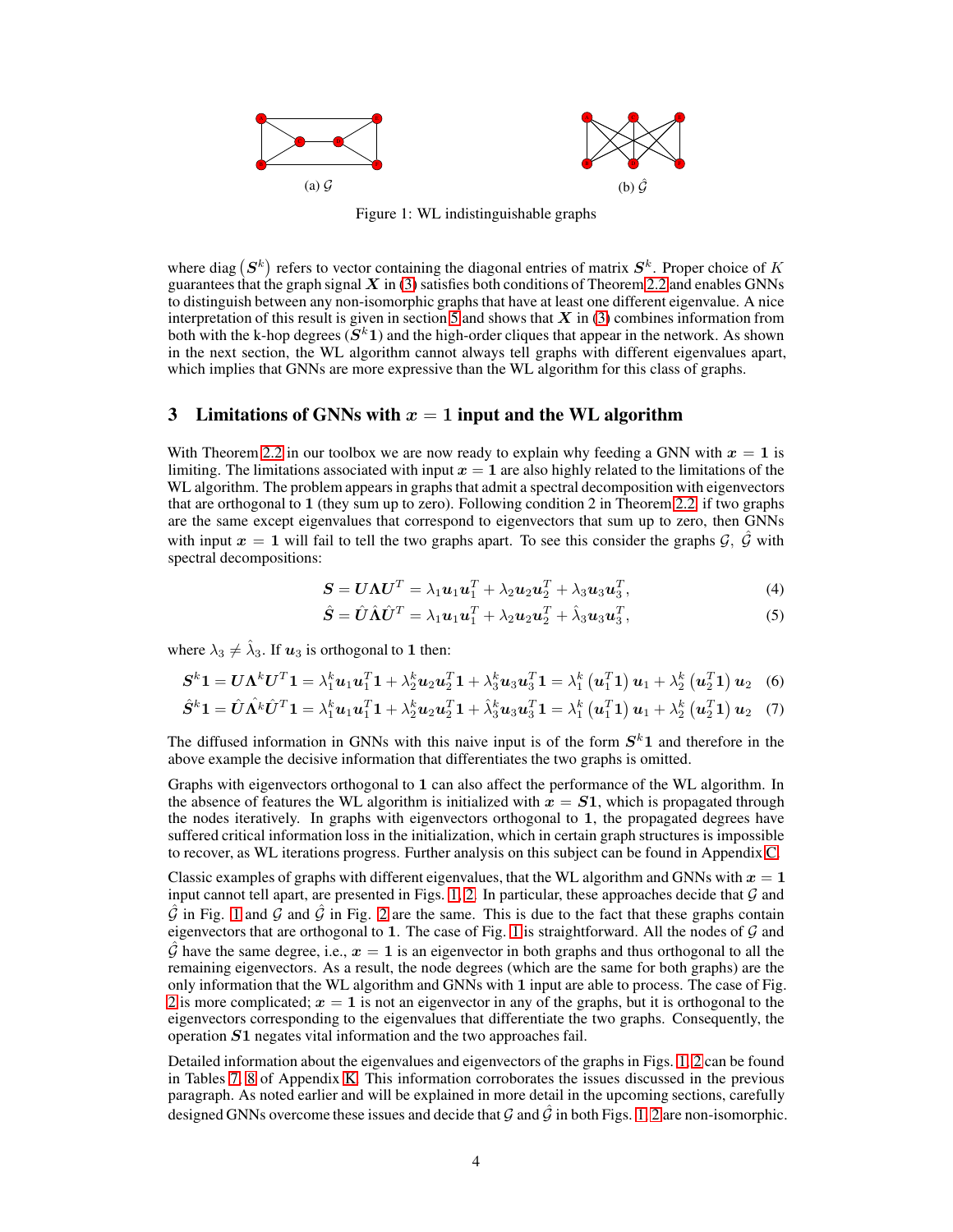<span id="page-4-0"></span>

<span id="page-4-2"></span>

Figure 3: GNN with random Gaussian input

# <span id="page-4-4"></span>4 Feeding the GNN with random input

In this section we overcome the GNN limitations associated with  $x = 1$  by feeding a GNN with white Gaussian input. We consider again the GNN module in [\(2\)](#page-2-2) where  $H_k$  is a scalar, i.e.,  $y = \sigma\left(\sum_{k=0}^{K-1} h_k \mathcal{S}^k x\right)$ . Before choosing an appropriate nonlinearity, let us focus on the linear convolutional graph filter of length  $K$ :

<span id="page-4-1"></span>
$$
\boldsymbol{z} = \sum_{k=0}^{K-1} h_k \boldsymbol{S}^k \boldsymbol{x},\tag{8}
$$

which we load with random input  $x \in \mathbb{R}^N$  that is drawn from a Gaussian distribution, i.e.,  $x \sim$  $\mathcal{N}(0, I)$ . Since x is a random vector with  $\mathbb{E}[x] = 0$ , z is also a random vector with  $\mathbb{E}[z] = 0$ . Thus, the expected value provides no information about the network. Measuring the covariance, on the other hand, yields:

$$
cov\left[\mathbf{z}\right] = \mathbb{E}\left[\mathbf{z}\mathbf{z}^T\right] = \mathbb{E}\left[\sum_{k=0}^{K-1} h_k \mathbf{S}^k \mathbf{x} \mathbf{x}^T \sum_{m=0}^{K-1} h_m \mathbf{S}^{m^T}\right] = \sum_{k=0}^{K-1} h_k \mathbf{S}^k \mathbb{E}\left[\mathbf{x}\mathbf{x}^T\right] \sum_{m=0}^{K-1} h_m \mathbf{S}^m
$$

$$
= \sum_{k=0}^{K-1} h_k \mathbf{S}^k \sum_{m=0}^{K-1} h_m \mathbf{S}^m = \sum_{k=0}^{K-1} \sum_{m=0}^{K-1} h_k h_m \mathbf{S}^k \mathbf{S}^m = \sum_{k=0}^{2K-2} h'_k \mathbf{S}^k,
$$
(9)

where  $h'_k = \sum_{m,l} h_m h_l$ , such that  $m + l = k$ . The results of equation [\(9\)](#page-4-1) are noteworthy. We have shown that the covariance of a graph filter with random uncorrelated input corresponds to a different graph filter with no input. Furthermore, the resulting filter has length  $2K - 1$ , whereas the original filter has length  $K$ . In other words the nonlinearity introduced by the covariance computation enables the filter to gather information from a broader neighborhood compared to the initial filter. However, there is a caveat that the degrees of freedom for  $\bar{h}'$  are K and not  $2K - 1$ . Further discussion on the subject can be found in Appendix [D.](#page-15-1)

In practice we want to associate the output of a GNN with a feature for each node that is permutation equivariant. This is not the case with the rows or columns of the covariance matrix in [\(9\)](#page-4-1). Therefore we choose  $\sigma(\cdot)$  to be the variance of each node i.e.,

<span id="page-4-3"></span>
$$
\mathbf{y} = \sigma(z) = \text{var}\left[z\right] = \mathbb{E}\left[z^2\right] = \text{diag}\left(\text{cov}\left[z\right]\right) = \text{diag}\left(\sum_{k=0}^{2K-2} h'_k \mathbf{S}^k\right) = \sum_{k=0}^{2K-2} h'_k \text{diag}\left(\mathbf{S}^k\right).
$$
\n(10)

<span id="page-4-5"></span>The proposed stochastic GNN module is illustrated in Fig. [3a.](#page-4-2) Regarding its expressive power, we present the following theorem: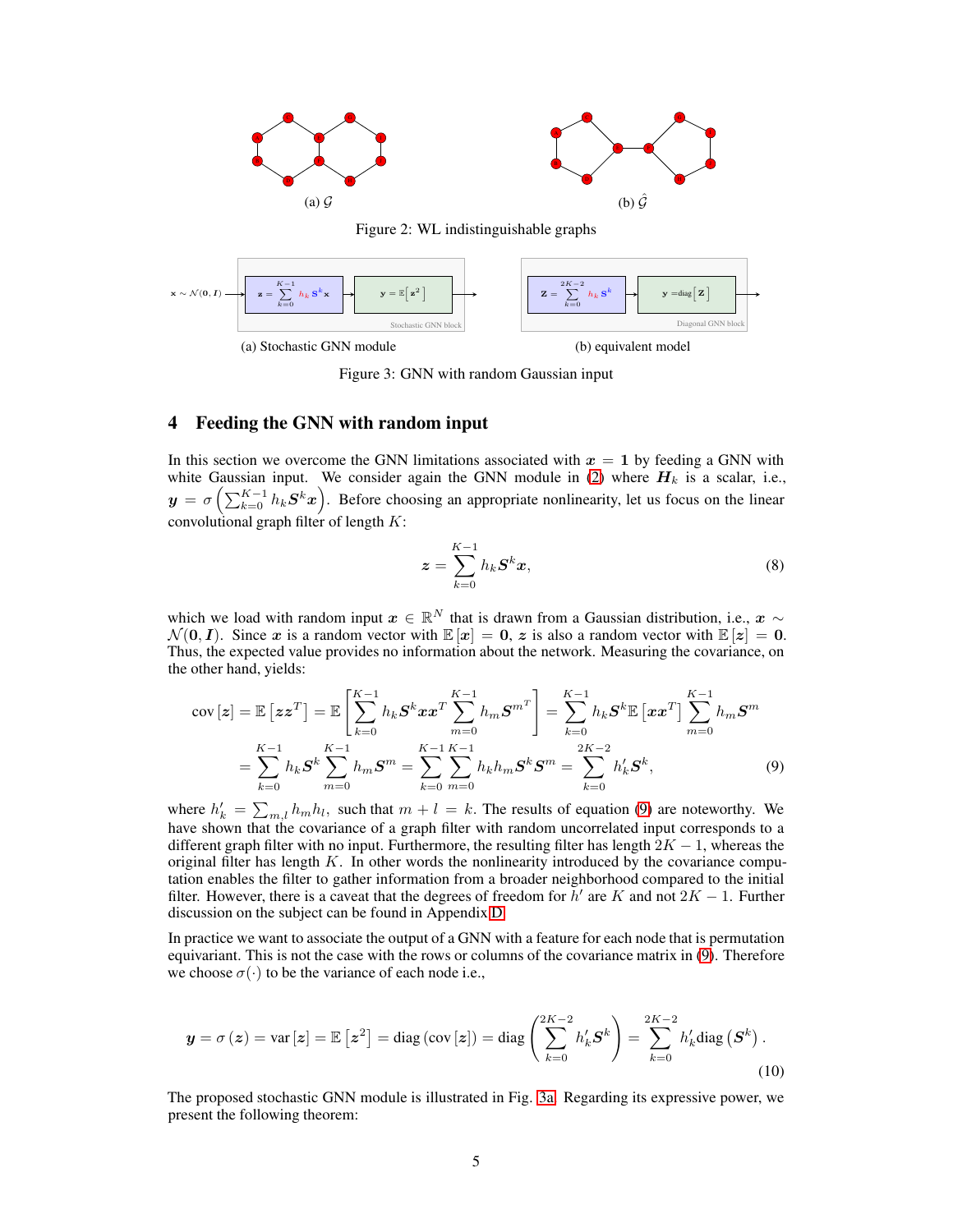Theorem 4.1 *Let* G, Gˆ *be non-isomorphic graphs. If Assumption [2.1](#page-2-1) holds, there exists a GNN with modules as in Fig. [3a](#page-4-2) that tells the two graphs apart.*

<span id="page-5-1"></span>In simple words, a GNN with modules as in Fig. [3a](#page-4-2) can always distinguish between graphs that have at least one different eigenvalue.

**Proposition 4.1** *The GNN module in Fig.* 3*a* with random input  $x \sim \mathcal{N}(0, I)$  is equivalent to *the GNN module in Fig. [3b](#page-4-2) with no input up to degrees of freedom (dependencies) in the filter parameters.*

The proof of Proposition [4.1](#page-5-1) is the combination of equations [\(9\)](#page-4-1), [\(10\)](#page-4-3). The claim is eminent. It proves equivalence of two GNN architectures; a stochastic graph filter with Gaussian input followed by a variance nonlinearity with a deterministic graph filter followed by a diagonal operator. Depending on the problem and the variance of the system one has the option to choose either of them. Further discussion on the stochastic approach can be found in Appendix [D.](#page-15-1)

# <span id="page-5-0"></span>5 The diagonal module

Proposition [4.1](#page-5-1) proved the equivalence of the two GNN modules in Fig. [3.](#page-4-2) In this section we focus on the module in [3a](#page-4-2) and analyze its unique properties. To be more precise, we study the following diagonal GNN module:

<span id="page-5-2"></span>
$$
\mathbf{y} = \sigma \left( \sum_{k=0}^{K-1} h_k \text{diag} \left( \mathbf{S}^k \right) \right), \tag{11}
$$

Note that the module in [\(11\)](#page-5-2) is not exactly the same as the one in Fig. [3b,](#page-4-2) since a nonlineatity is added and the filter is of length  $K$ . As an example, we test the proposed diagonal module on the graphs of Figs. [1,](#page-3-0) [2,](#page-4-0) and present the output y of [\(11\)](#page-5-2) with parameters  $(h_0, h_1, h_2, h_3, h_4, h_5)$  =  $(10, 1, -\frac{1}{2}, \frac{1}{3}, -\frac{1}{4}, \frac{1}{5})$  and ReLU nonlinearity, in Table [1.](#page-5-3)

<span id="page-5-3"></span>Table 1: Outputs y of G and  $\hat{y}$  of  $\hat{G}$  of the proposed diagonal module for the graphs in Figs. [1,](#page-3-0) [2.](#page-4-0)

|  | GRAPH A B C D NODE F G H I J |  |  |  |  |  |
|--|------------------------------|--|--|--|--|--|
|  |                              |  |  |  |  |  |
|  |                              |  |  |  |  |  |

We observe that the output [\(11\)](#page-5-2) of the proposed diagonal module produces embeddings that are different for the nodes of G and  $\hat{G}$  in both Figs. [1,](#page-3-0) [2.](#page-4-0) Therefore, there does not exist permutation matrix  $\Pi$  such that  $y = \Pi \hat{y}$  and the proposed architecture is able to tell  $\hat{y}$  and  $\hat{G}$  apart in both Figs. [1,](#page-3-0) [2.](#page-4-0) This is in stark contrast to GNNs with  $x = 1$  input and the WL algorithm that fail to distinguish between these graphs (as discussed in section [3\)](#page-3-1). The success of the proposed diagonal module lies in the spectral decomposition of [\(11\)](#page-5-2):

<span id="page-5-4"></span>
$$
\boldsymbol{y} = \sigma \left( \sum_{k=0}^{K-1} h_k \text{diag} \left( \sum_{n=1}^N \lambda_n^k \boldsymbol{u}_n \boldsymbol{u}_n^T \right) \right) = \sigma \left( \sum_{k=0}^{K-1} \sum_{n=1}^N h_k \lambda_n^k |\boldsymbol{u}_n|^2 \right). \tag{12}
$$

In simple words, the frequency response of the proposed GNN module depends on the absolute values of the graph adjacency eigenvectors. On the contrary, the modules of traditional GNNs, as in [\(2\)](#page-2-2), admit a different frequency representation when loaded with  $x = 1$  input:

$$
\mathbf{y}_1 = \sigma \left( \sum_{k=0}^{K-1} h_k \mathbf{S}^k \mathbf{1} \right) = \sigma \left( \sum_{k=0}^{K-1} h_k \sum_{n=1}^N \lambda_n^k \mathbf{u}_n \mathbf{u}_n^T \mathbf{1} \right) = \sigma \left( \sum_{k=0}^{K-1} \sum_{n=1}^N h_k \lambda_n^k \mathbf{u}_n \mathbf{u}_n^T \mathbf{1} \right), \quad (13)
$$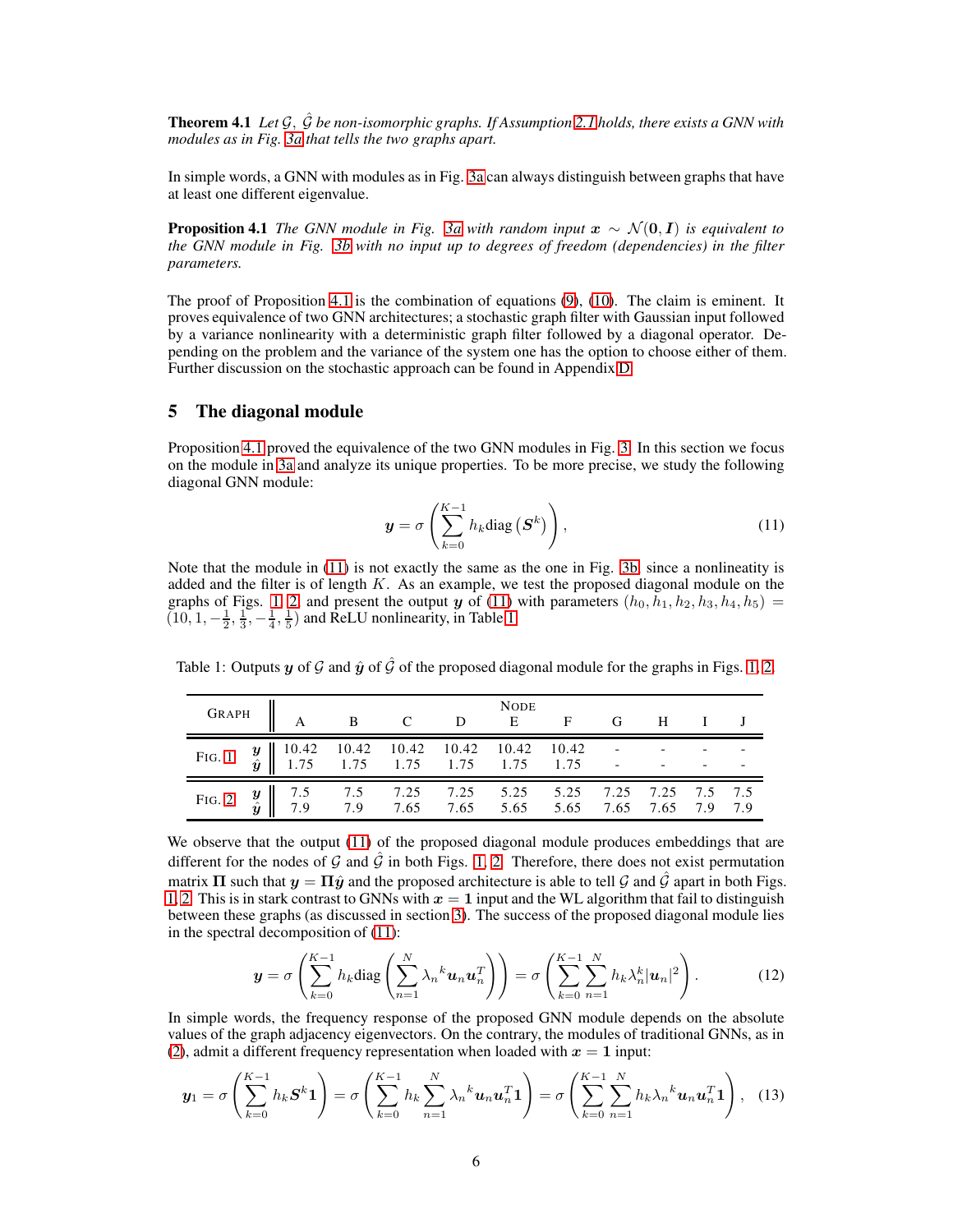<span id="page-6-0"></span>

Figure 4: Proposed GNN modules

where  $y_1$  denotes the output of a traditional GNN module with  $x = 1$  input. As we can see both outputs  $y$ ,  $y_1$  are functions of the graph eigenvectors. The question that arises is which function,  $|u_n|$  or  $(u_n^{\tilde{T}} \mathbf{1}) u_n$ , results in more expressive GNNs. The naive answer is that depending on the graph, there is a trade-off between the information loss caused by  $|u_n|$  or  $(u_n^T 1) u_n$ . However, after adding a second layer, GNNs with diagonal modules are always more powerful than traditional GNNs initialized by 1. This will be explained in more detail in the next section.

Remark 5.1 *A closer look at equations* [\(11\)](#page-5-2) *and* [\(12\)](#page-5-4)*, reveals further insights regarding the proposed architecture. In particular, the proposed diagonal module is constructed by the diagonal elements of the graph adjacency powers and thus we study the vector:*

<span id="page-6-3"></span>
$$
\boldsymbol{d}^{k} = diag\left(\boldsymbol{S}^{k}\right) = \sum_{n=1}^{N} \lambda_{n}^{k} |\boldsymbol{u}_{n}|^{2}.
$$
 (14)

*Since* S *is the adjacency of the graph,* d k *counts the number of* k− *length self loops of each node.* For instance, when  $k = 2$ ,  $d^k$  indicates the degree of each node, whereas for  $k = 3$ , it counts the *number of triangles each node is involved in, multiplied by a constant factor. For*  $k = 4$ *,*  $\boldsymbol{d}^k$  *holds information about the degrees of* 1−*hop and* 2−*hop neighbors as well as the* 4−*th order cliques. Similar observations are derived by considering larger values of* k*. Graph adjacency diagonals are not only associated with* k−*hop neighbor degrees but also with the cliques that are present in the graph. Overall, d<sup>k</sup> combines k−th order degree and clique information and the proposed GNN module provides additional knowledge about each node, compared to traditional GNNs with* 1 *inputs. This observation becomes even more valuable, if we consider the significance of counting cliques in graph theory [Danisch et al.](#page-9-10) [\[2018\]](#page-9-10), [Jain and Seshadhri \[2020\]](#page-9-11). Finally, the combined* k−*th order degree and clique information, provided by* d k *, is associated with the absolute values of* the graph adjacency eigenvectors  $|{\bm u}_n|$ , whereas degrees alone are connected with  $\left(\bm{u}_n^T\bm{1}\right)\bm{u}_n$ .

The following theorem characterizes the expressive power of GNNs with modules as in [\(11\)](#page-5-2):

Theorem 5.2 *Let* G, Gˆ *be non-isomorphic graphs. If Assumption [2.1](#page-2-1) holds, there exists a GNN with diagonal modules as in* [\(11\)](#page-5-2) *that tells the two graphs apart.*

# 6 Designing powerful GNN architectures

After introducing and analyzing the GNN module in [\(11\)](#page-5-2), it is time to place it in a broader perspective as part of a GNN architecture. The modules we employ to build the proposed GNN architecture are presented in Fig. [4.](#page-6-0) Regarding their functionality we provide the following result:

Proposition 6.1 *A GNN designed with the diagonal modules of Fig. [4a](#page-6-0) in the input layer is equivalent to a GNN designed with the traditional modules of Fig. [4b](#page-6-0) in the input layer, if the input to the modules of Fig. [4b](#page-6-0) is designed according to:*

<span id="page-6-2"></span><span id="page-6-1"></span>
$$
\mathbf{X} = \left[ diag\left( \mathbf{S}^{0} \right), diag\left( \mathbf{S}^{1} \right), diag\left( \mathbf{S}^{2} \right), \dots, diag\left( \mathbf{S}^{K-1} \right) \right]. \tag{15}
$$

The claim of Proposition [6.1](#page-6-1) is fundamental. The diagonal GNN module in [\(11\)](#page-5-2) is equivalent to a traditional GNN module with proper input design. Furthermore, combining propositions [4.1](#page-5-1) and [6.1](#page-6-1) yields a direct connection between the three considered architectures; GNNs with Gaussian input and variance nonlinearity, GNNs with no input and diagonal operator, and classical GNNs with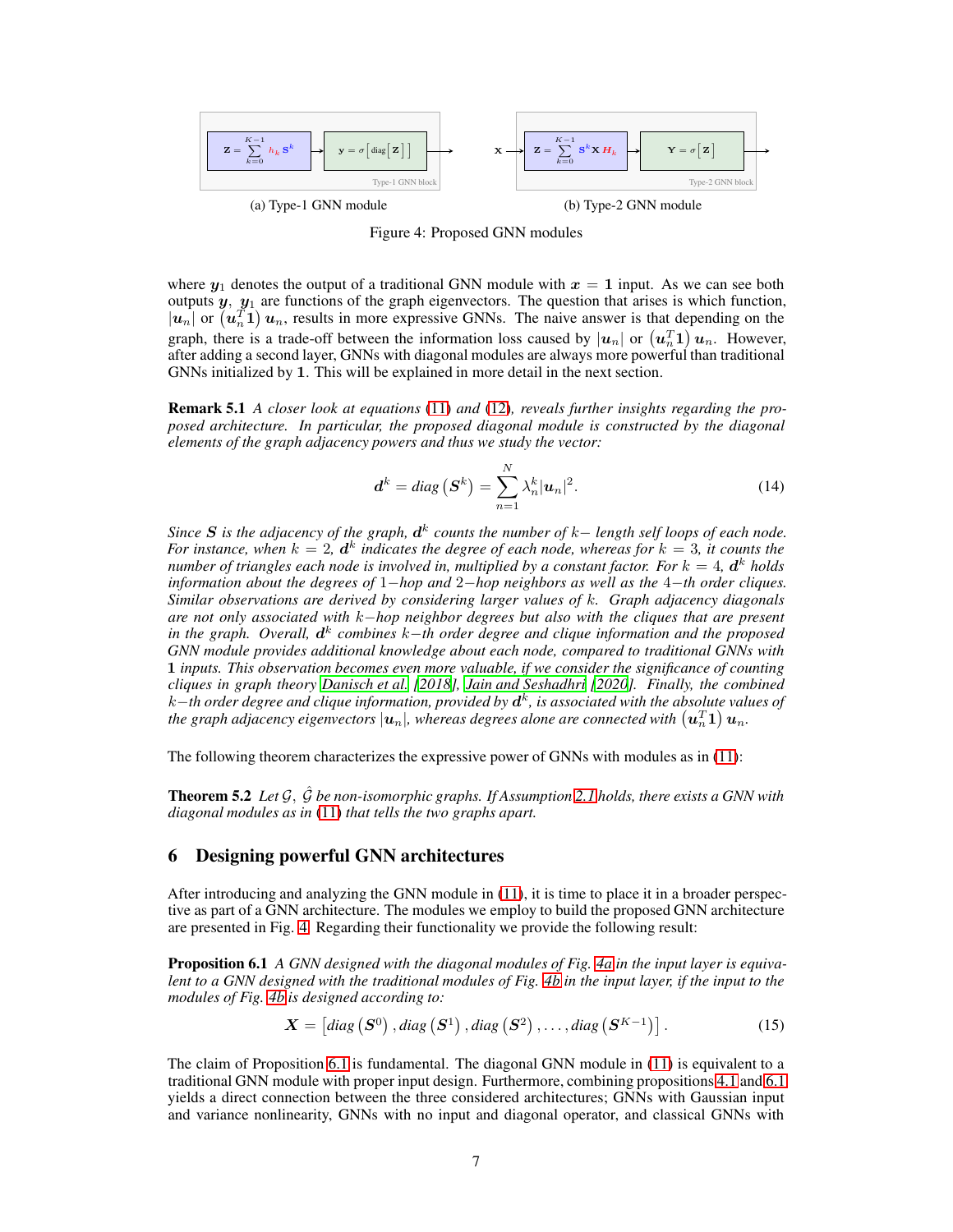<span id="page-7-0"></span>

Figure 5: Proposed GNN architectures

input as in [\(15\)](#page-6-2). Guided by these findings we design the GNN architectures presented in Fig. [5.](#page-7-0) The architecture on the left uses one type of GNN blocks (type-2) and the input is designed by equation [\(15\)](#page-6-2). Furthermore, it is a symmetric architecture and admits all the favorable properties of symmetric designs. On the other hand, the architecture on the right uses a combination of type-1 and type-2 GNN blocks and designing an input is not necessary. Although the design is not symmetric, it offers reduced number of trainable parameters and reuse of first layer features, which has been observed to benefit convolutional architectures. The expressive power of the proposed architectures is demonstrated in the following theorem:

<span id="page-7-2"></span>**Theorem 6.1** Let  $\mathcal{G}, \hat{\mathcal{G}}$  be non-isomorphic graphs with graph signals  $X, \hat{X}$  designed according to [\(15\)](#page-6-2)*. If Assumption [2.1](#page-2-1) holds, then the proposed GNNs in Fig. [5](#page-7-0) can tell the two graphs apart.*

<span id="page-7-1"></span>Corollary 6.2 *The proposed architectures in Fig. [5](#page-7-0) are more expressive compared to traditional GNNs with*  $x = 1$  *or*  $x = S1$  *inputs.* 

Corollary [6.2](#page-7-1) follows from Theorem [6.1](#page-7-2) and the fact that both diag  $(S^0) = 1$ , diag  $(S^2) = S1$  are included in the proposed input  $X$ , defined in [\(15\)](#page-6-2).

# <span id="page-7-3"></span>7 Simulations

In this section we assess the performance of the proposed GNN architectures in the task of graph classification. In particular, we use graph isomorphism and graph classification datasets and compare against GIN [Xu et al. \[2019\]](#page-11-3). GIN is a multi-layer GNN architecture, where each layer performs 1 hop diffusion followed by a multi-layer perceptron (MLP). GIN is initialized with  $x = 1$  and is considered one of the most expressive GNNs in the class of GNNs with that input.

#### 7.1 The CSL dataset

Our first experiment involves the Circular Skip Link (CSL) dataset, which was introduced in [Murphy et al. \[2019\]](#page-10-10) to test the expressiveness of GNNs; it is the golden standard when it comes to benchmarking GNNs for isomorphism [Dwivedi et al. \[2020\]](#page-9-12). CSL is a symmetric graph dataset. It contains 150 4-regular graphs, where the edges form a cycle and contain skip-links between nodes. A schematic representation of the CSL graphs can be found in Appendix [K.](#page-25-2) Each graph consists of 41 nodes and 164 edges and belongs to one of 10 classes. All the nodes have degree 4 and thus  $x = 1$  is an eigenvector of every graph and orthogonal to all the remaining eigenvectors. As a result the degree vector is uninformative and so is any message passing operation of the degree.

GNNs initialized with  $x = 1$  and the WL algorithm fail to provide any essential information for this set of graphs and the classification task is completely random, as shown in Table [4.](#page-8-0) The proposed GNN architectures, on the other hand, have no issue in dealing with this dataset. In particular a single diagonal GNN module with parameters  $(h_0, h_1, h_2, h_3, h_4, h_5, h_6, h_7, h_8, h_9)$  =  $(0, 1, -\frac{1}{2}, \frac{1}{3}, -\frac{1}{4}, \frac{1}{5}, -\frac{1}{6}, \frac{1}{7}, -\frac{1}{8}, \frac{1}{9})$  and  $\sigma(\cdot)$  being the linear function, is able to classify these graphs with 100% accuracy. To see this, we present in Table [2](#page-8-1) the output  $1<sup>T</sup>y$  for every class, where y is defined in [\(11\)](#page-5-2) with the aforementioned parameters. The output is the same for each graph in the same class but different for graphs that belong to different classes. Therefore, perfect classification accuracy is achieved by passing the GNN output to a simple linear classifier or even a linear assignment algorithm.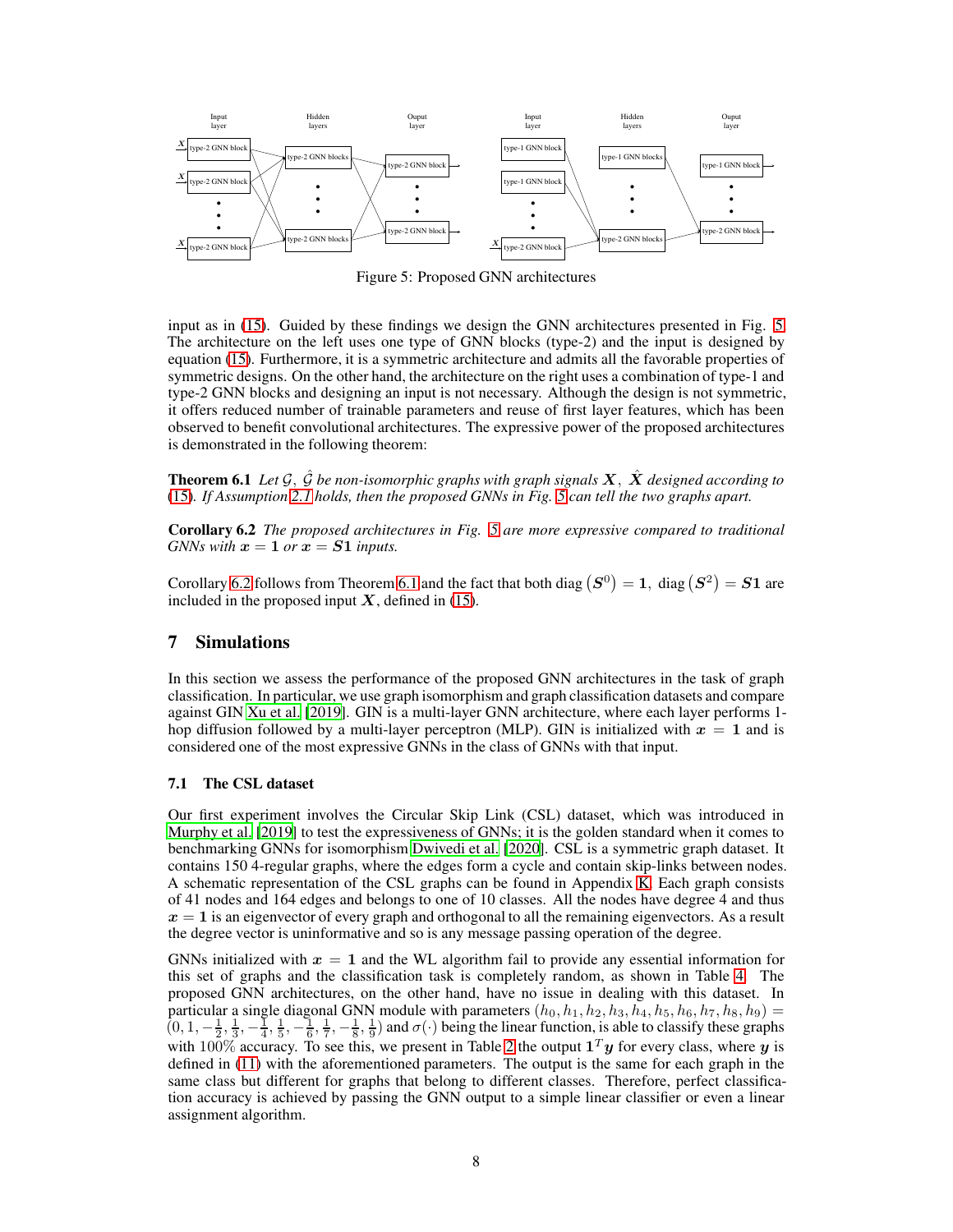|  |  |  | Table 2: GNN output $y$ for every class of the CSL graphs. |  |  |  |
|--|--|--|------------------------------------------------------------|--|--|--|
|--|--|--|------------------------------------------------------------|--|--|--|

<span id="page-8-1"></span>

| <b>CLASS</b> |  |  |               |         |  |                           |                                                             |  |  |
|--------------|--|--|---------------|---------|--|---------------------------|-------------------------------------------------------------|--|--|
|              |  |  | $1 \t 2 \t 3$ | $4$ $5$ |  | $\mathbf{h}$ $\mathbf{v}$ |                                                             |  |  |
| 73616        |  |  |               |         |  |                           | -45968 1059 -30593 -25345 -26001 -17555 -28543 16065 -21163 |  |  |

#### <span id="page-8-2"></span>7.2 Social and biological networks

Next, we test the performance of the proposed architecture with social and bioinformatics graph classification datasets. The details of each dataset can be found in Table [3.](#page-8-0) To perform the graph classification task, we train a GNN with 5 layers, each layer consisting of the same number of neurons. The input to each GNN is designed by equation [\(15\)](#page-6-2) with  $\overline{K} = 10$  and we also pass the  $k$ -th degree vector. Apart from feeding the output of each layer to the next layer, we also apply a readout function that performs graph pooling. The graph pooling layer generates a global graph embedding from the node representations and passes it to a linear classifier. The nonlinearity is chosen to be the Leaky ReLU. An illustration of the used architecture, as well as a detailed description of the experiments, is presented in Appendix [K.](#page-25-2)

<span id="page-8-0"></span>To test the performance of the proposed architecture and the baseline we divide each dataset into 50 − 50 training-testing splits and perform 10-fold cross validation. We measure the micro F1 and macro F1 score for each epoch and present the epoch with the best average result among the 10 folds. The mean and standard deviation of the testing results over 10 shuffles are presented in Table [4.](#page-8-0)

Table 3: Datasets

|            | 14010 J.Damoon |                    |                 |              |               |  |  |  |  |  |
|------------|----------------|--------------------|-----------------|--------------|---------------|--|--|--|--|--|
| Dataset    | # Graphs       | Average # Vertices | Average # Edges | # Classes    | Network Type  |  |  |  |  |  |
| CSL        | 150            | 41                 | 164             | $10^{\circ}$ | Circulant     |  |  |  |  |  |
| IMDBBINARY | 1.000          | 20                 | 193             |              | Social        |  |  |  |  |  |
| IMDBMULTI  | 1.500          |                    | 132             |              | Social        |  |  |  |  |  |
| PTC.       | 344            | 26                 | 52              |              | Bioinformatic |  |  |  |  |  |
| PROTEINS   | 1.113          | 39                 | 146             |              | Bioinformatic |  |  |  |  |  |

|                |                   | Proposed          | GIN                          |                   |  |  |
|----------------|-------------------|-------------------|------------------------------|-------------------|--|--|
| <b>Dataset</b> | micro F1          | macro F1          | micro F1                     | macro F1          |  |  |
| CSL            | $1.0\pm0.0$       | $1.0\pm0.0$       | $0.1 \pm 0.033$              | $0.018 \pm 0.006$ |  |  |
| IMDBBINARY     | $0.740 \pm 0.005$ | $0.740 \pm 0.005$ | $0.754 \pm 0.034$            | $0.754 \pm 0.037$ |  |  |
| IMDBMULTI      | $0.515 \pm 0.004$ | $0.497 + 0.006$   | $\overline{0.506} \pm 0.024$ | $0.484 + 0.032$   |  |  |
| PTC.           | $0.603 \pm 0.009$ | $0.600 + 0.010$   | $\overline{0.631} \pm 0.062$ | $0.619 + 0.062$   |  |  |
| PROTEINS       | $0.732 \pm 0.004$ | $0.721 + 0.007$   | $0.738 + 0.049$              | $0.723 + 0.050$   |  |  |

Table 4: Average testing score and standard deviation over 10 shuffles

In Table [4](#page-8-0) we observe that the proposed architecture and GIN work similarly in the considered social and biological networks, while the proposed GNN vastly outperforms GIN in the CSL dataset. Overall, we conclude that the proposed architecture can handle pathological datasets such as the CSL, while at the same time it matches the classification power of GINs in datasets where the useful information is not orthogonal to  $x = 1$ .

# 8 Conclusion

In this paper we studied the expressive power of GNNs with spectral decomposition tools. We showed that, contrary to common belief, the WL algorithm is not the real limit and proved that GNNs can distinguish between any graphs with at least one different eigenvalue. Furthermore, we explained the limitations of GNNs with all-one inputs and designed GNN architectures that overcome these limitations. Experiments with graph isomorphism and graph classification datasets demonstrated the effectiveness of the proposed architectures. With this work we move one step closer to understanding the properties of GNNs and analyzing their functionality.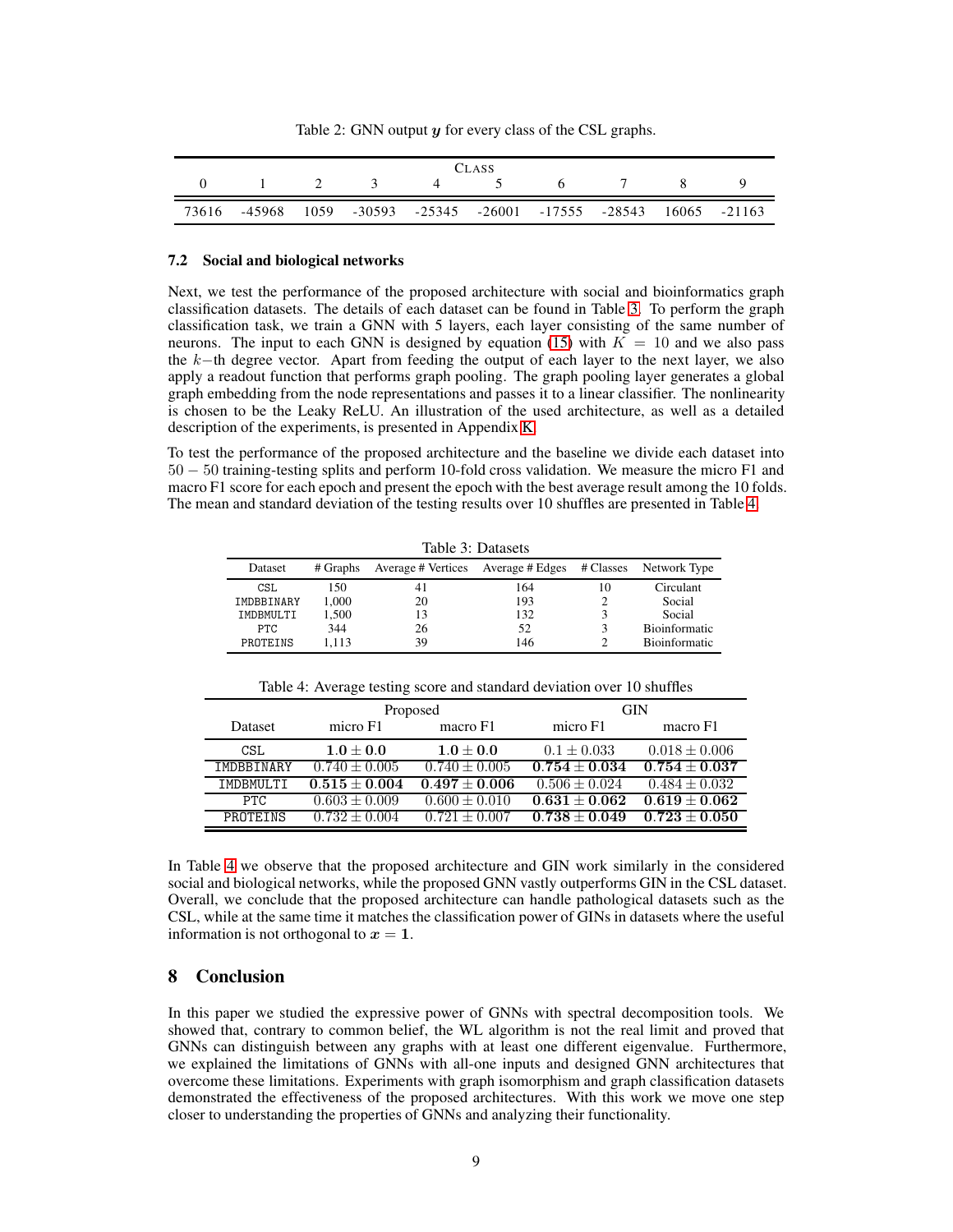# References

- <span id="page-9-5"></span>R. Abboud, I. I. Ceylan, M. Grohe, and T. Lukasiewicz. The surprising power of graph neural networks with random node initialization. In *IJCAI*, 2021.
- <span id="page-9-6"></span>W. Azizian et al. Expressive power of invariant and equivariant graph neural networks. In *International Conference on Learning Representations*, 2020.
- <span id="page-9-8"></span>M. Balcilar, P. Héroux, B. Gauzere, P. Vasseur, S. Adam, and P. Honeine. Breaking the limits of message passing graph neural networks. In *International Conference on Machine Learning*, pages 599–608. PMLR, 2021.
- <span id="page-9-13"></span>P. Battaglia, R. Pascanu, M. Lai, D. Jimenez Rezende, et al. Interaction networks for learning about objects, relations and physics. *Advances in neural information processing systems*, 29, 2016.
- <span id="page-9-9"></span>Z. Chen, S. Villar, L. Chen, and J. Bruna. On the equivalence between graph isomorphism testing and function approximation with gnns. *Advances in neural information processing systems*, 32, 2019.
- <span id="page-9-3"></span>M. Cranmer, P. Melchior, and B. Nord. Unsupervised resource allocation with graph neural networks. *Proceedings of Machine Learning Research*, 1:1–13, June 2021. URL <http://arxiv.org/abs/2106.09761>.
- <span id="page-9-10"></span>M. Danisch, O. Balalau, and M. Sozio. Listing k-cliques in sparse real-world graphs. In *Proceedings of the 2018 World Wide Web Conference*, pages 589–598, 2018.
- <span id="page-9-14"></span>M. Defferrard, X. Bresson, and P. Vandergheynst. Convolutional neural networks on graphs with fast localized spectral filtering. *Advances in neural information processing systems*, 29:3844–3852, 2016.
- <span id="page-9-12"></span>V. P. Dwivedi, C. K. Joshi, T. Laurent, Y. Bengio, and X. Bresson. Benchmarking graph neural networks. *arXiv preprint arXiv:2003.00982*, 2020.
- <span id="page-9-0"></span>P. Gainza, F. Sverrisson, F. Monti, E. Rodolà, D. Boscaini, M. M. Bronstein, and B. E. Correia. Deciphering interaction fingerprints from protein molecular surfaces using geometric deep learning. *Nature Methods*, 17(2):184–192, Feb. 2020.
- <span id="page-9-4"></span>F. Gama, J. Bruna, and A. Ribeiro. Stability properties of graph neural networks. *IEEE Transactions on Signal Processing*, 68:5680–5695, 2020.
- <span id="page-9-7"></span>F. Geerts and J. L. Reutter. Expressiveness and approximation properties of graph neural networks. In *International Conference on Learning Representations*, 2021.
- <span id="page-9-2"></span>J. Gilmer, S. S. Schoenholz, P. F. Riley, O. Vinyals, and G. E. Dahl. Neural message passing for quantum chemistry. In *International conference on machine learning*, pages 1263–1272. PMLR, 2017.
- <span id="page-9-17"></span>S. Hadou, C. I. Kanatsoulis, and A. Ribeiro. Space-time graph neural networks. *arXiv preprint arXiv:2110.02880*, 2021.
- <span id="page-9-16"></span>E. Hajiramezanali, A. Hasanzadeh, N. Duffield, K. R. Narayanan, M. Zhou, and X. Qian. Variational graph recurrent neural networks. In *Neural Information Processing Systems (NeurIPS)*, 2019.
- <span id="page-9-15"></span>W. L. Hamilton, R. Ying, and J. Leskovec. Inductive representation learning on large graphs. In *Proceedings of the 31st International Conference on Neural Information Processing Systems*, pages 1025–1035, 2017.
- <span id="page-9-11"></span>S. Jain and C. Seshadhri. The power of pivoting for exact clique counting. In *Proceedings of the 13th International Conference on Web Search and Data Mining*, pages 268–276, 2020.
- <span id="page-9-1"></span>D. Jiang, Z. Wu, C. Y. Hsieh, G. Chen, B. Liao, Z. Wang, C. Shen, D. Cao, J. Wu, and T. Hou. Could graph neural networks learn better molecular representation for drug discovery? a comparison study of descriptor-based and graph-based models. *Journal of Cheminformatics*, 13(1):12, dec 2021.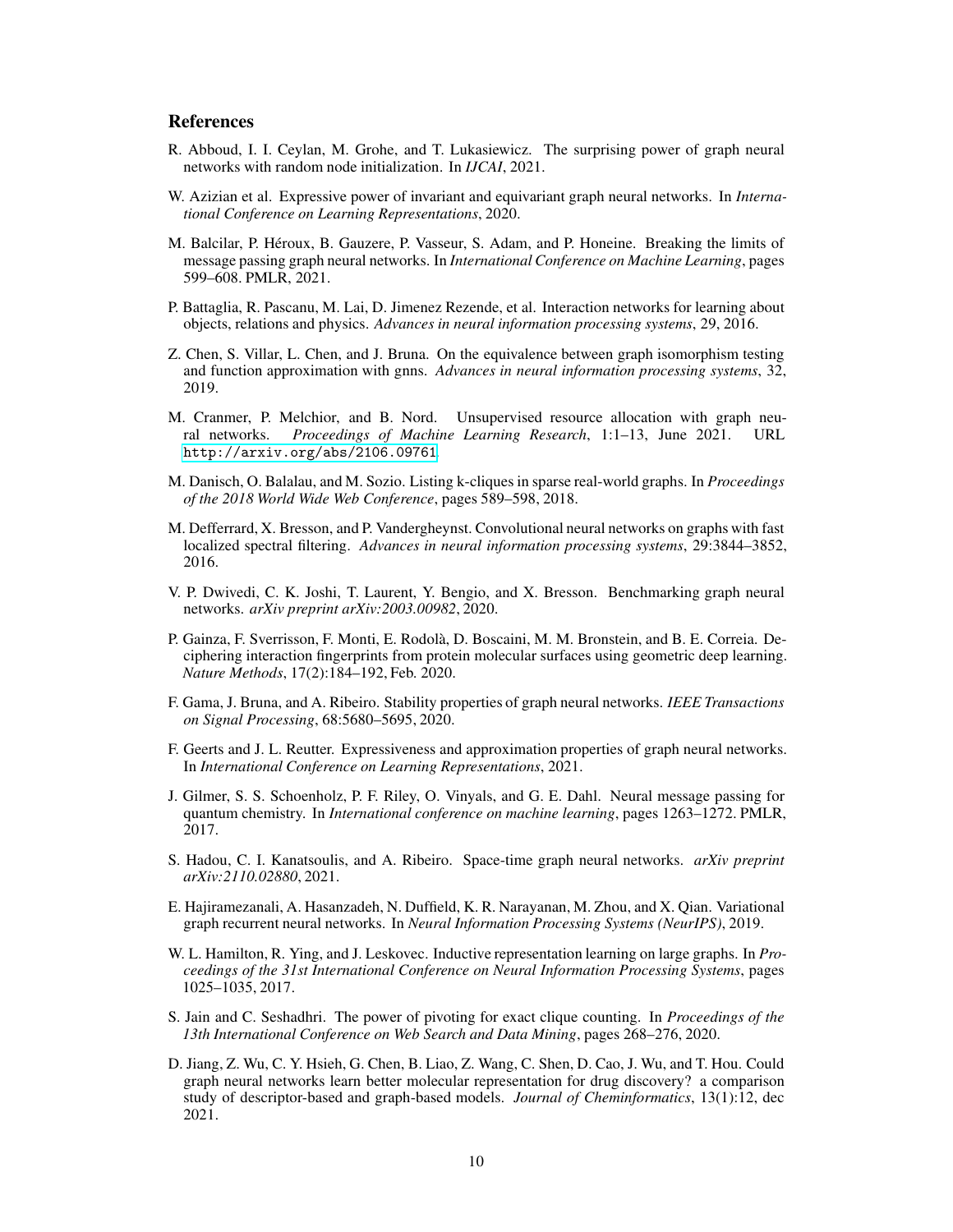- <span id="page-10-6"></span>N. Keriven and G. Peyré. Universal invariant and equivariant graph neural networks. *Advances in Neural Information Processing Systems*, 32, 2019.
- <span id="page-10-14"></span>T. N. Kipf and M. Welling. Semi-supervised classification with graph convolutional networks. *arXiv preprint arXiv:1609.02907*, 2016.
- <span id="page-10-3"></span>R. Levie, W. Huang, L. Bucci, M. Bronstein, and G. Kutyniok. Transferability of spectral graph convolutional neural networks. *Journal of Machine Learning Research*, 22(272):1–59, 2021.
- <span id="page-10-16"></span>Y. Li, R. Zemel, M. Brockschmidt, and D. Tarlow. Gated graph sequence neural networks. In *Proceedings of ICLR'16*, 2016.
- <span id="page-10-0"></span>V. Lima, M. Eisen, K. Gatsis, and A. Ribeiro. Resource allocation in large-scale wireless control systems with graph neural networks. *IFAC-PapersOnLine*, 53(2):2634–2641, 2020.
- <span id="page-10-15"></span>X. Liu, W. Jin, Y. Ma, Y. Li, H. Liu, Y. Wang, M. Yan, and J. Tang. Elastic graph neural networks. In *International Conference on Machine Learning*, pages 6837–6849. PMLR, 2021.
- <span id="page-10-12"></span>A. Loukas. What graph neural networks cannot learn: depth vs width. In *International Conference on Learning Representations*, 2019.
- <span id="page-10-1"></span>H. Maron, H. Ben-Hamu, N. Shamir, and Y. Lipman. Invariant and equivariant graph networks. In *International Conference on Learning Representations*, 2018.
- <span id="page-10-9"></span>H. Maron, H. Ben-Hamu, H. Serviansky, and Y. Lipman. Provably powerful graph networks. *Advances in neural information processing systems*, 32, 2019a.
- <span id="page-10-5"></span>H. Maron, E. Fetaya, N. Segol, and Y. Lipman. On the universality of invariant networks. In *International conference on machine learning*, pages 4363–4371. PMLR, 2019b.
- <span id="page-10-7"></span>C. Morris, M. Ritzert, M. Fey, W. L. Hamilton, J. E. Lenssen, G. Rattan, and M. Grohe. Weisfeiler and leman go neural: higher-order graph neural networks. In *Proceedings of the Thirty-Third AAAI Conference on Artificial Intelligence and Thirty-First Innovative Applications of Artificial Intelligence Conference and Ninth AAAI Symposium on Educational Advances in Artificial Intelligence*, pages 4602–4609, 2019.
- <span id="page-10-11"></span>C. Morris, G. Rattan, and P. Mutzel. Weisfeiler and leman go sparse: Towards scalable higher-order graph embeddings. *Advances in Neural Information Processing Systems*, 33:21824–21840, 2020.
- <span id="page-10-10"></span>R. Murphy, B. Srinivasan, V. Rao, and B. Ribeiro. Relational pooling for graph representations. In *International Conference on Machine Learning*, pages 4663–4673. PMLR, 2019.
- <span id="page-10-18"></span>A. Nicolicioiu, I. Duta, and M. Leordeanu. Recurrent space-time graph neural networks. *Advances in Neural Information Processing Systems*, 32, apr 2019.
- <span id="page-10-2"></span>L. Ruiz, L. Chamon, and A. Ribeiro. Graphon neural networks and the transferability of graph neural networks. In *Advances in Neural Information Processing Systems*, volume 33, pages 1702–1712, 2020a.
- <span id="page-10-19"></span>L. Ruiz, F. Gama, and A. Ribeiro. Gated graph recurrent neural networks. *IEEE Transactions on Signal Processing*, 68:6303–6318, 2020b.
- <span id="page-10-8"></span>R. Sato, M. Yamada, and H. Kashima. Random features strengthen graph neural networks. In *Proceedings of the 2021 SIAM International Conference on Data Mining (SDM)*, pages 333–341. SIAM, 2021.
- <span id="page-10-4"></span>F. Scarselli, M. Gori, A. C. Tsoi, M. Hagenbuchner, and G. Monfardini. Computational capabilities of graph neural networks. *IEEE Transactions on Neural Networks*, 20(1):81–102, 2008a.
- <span id="page-10-13"></span>F. Scarselli, M. Gori, A. C. Tsoi, M. Hagenbuchner, and G. Monfardini. The graph neural network model. *IEEE transactions on neural networks*, 20(1):61–80, 2008b.
- <span id="page-10-17"></span>Y. Seo, M. Defferrard, P. Vandergheynst, and X. Bresson. Structured sequence modeling with graph convolutional recurrent networks. In *Advances in Neural Information Processing Systems*, pages 362–373, 2018.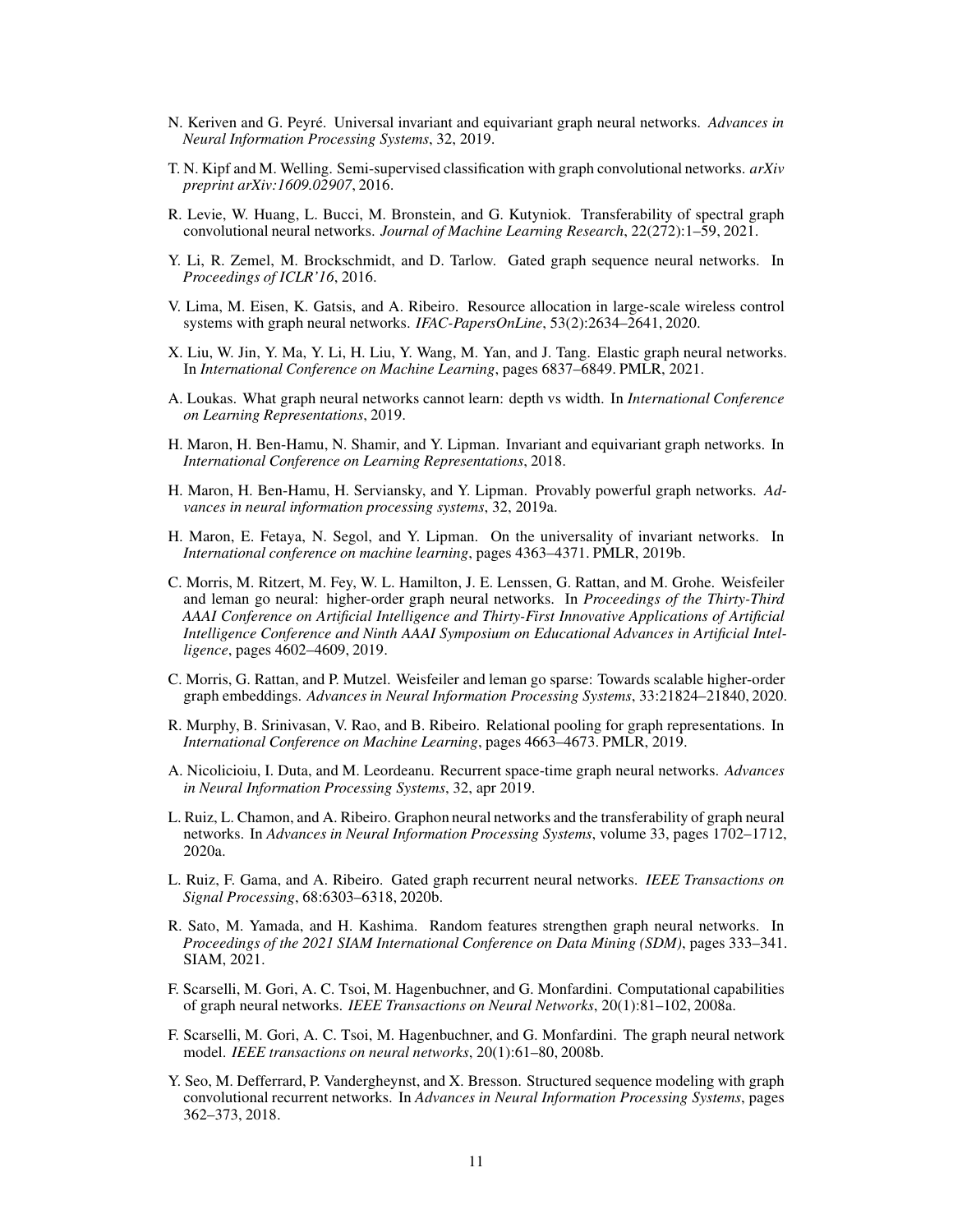- <span id="page-11-0"></span>A. Strokach, D. Becerra, C. Corbi-Verge, A. Perez-Riba, and P. M. Kim. Fast and flexible protein design using deep graph neural networks. *Cell Systems*, 11(4):402–411.e4, Oct. 2020.
- <span id="page-11-5"></span>B. Tahmasebi, D. Lim, and S. Jegelka. Counting substructures with higher-order graph neural networks: Possibility and impossibility results. *arXiv preprint arXiv:2012.03174*, 2020.
- <span id="page-11-6"></span>P. Veličković, A. Casanova, P. Liò, G. Cucurull, A. Romero, and Y. Bengio. Graph attention networks. In *6th International Conference on Learning Representations, ICLR 2018 - Conference Track Proceedings*. International Conference on Learning Representations, ICLR, 2018.
- <span id="page-11-7"></span>Y. Wang, P. Li, C. Bai, and J. Leskovec. Tedic: Neural modeling of behavioral patterns in dynamic social interaction networks. In *Proceedings of the Web Conference 2021*, WWW '21, page 693–705, New York, NY, USA, 2021.
- <span id="page-11-4"></span>B. Weisfeiler and A. Leman. The reduction of a graph to canonical form and the algebra which appears therein. *NTI, Series*, 2(9):12–16, 1968.
- <span id="page-11-2"></span>S. Wu, F. Sun, W. Zhang, X. Xie, and B. Cui. Graph neural networks in recommender systems: a survey. *ACM Computing Surveys (CSUR)*.
- <span id="page-11-3"></span>K. Xu, W. Hu, J. Leskovec, and S. Jegelka. How powerful are graph neural networks? In *International Conference on Learning Representations*, 2019. URL <https://openreview.net/forum?id=ryGs6iA5Km>.
- <span id="page-11-1"></span>R. Ying, R. He, K. Chen, P. Eksombatchai, W. L. Hamilton, and J. Leskovec. Graph convolutional neural networks for web-scale recommender systems. *Proceedings of the ACM SIGKDD International Conference on Knowledge Discovery and Data Mining*, 10:974–983, June 2018.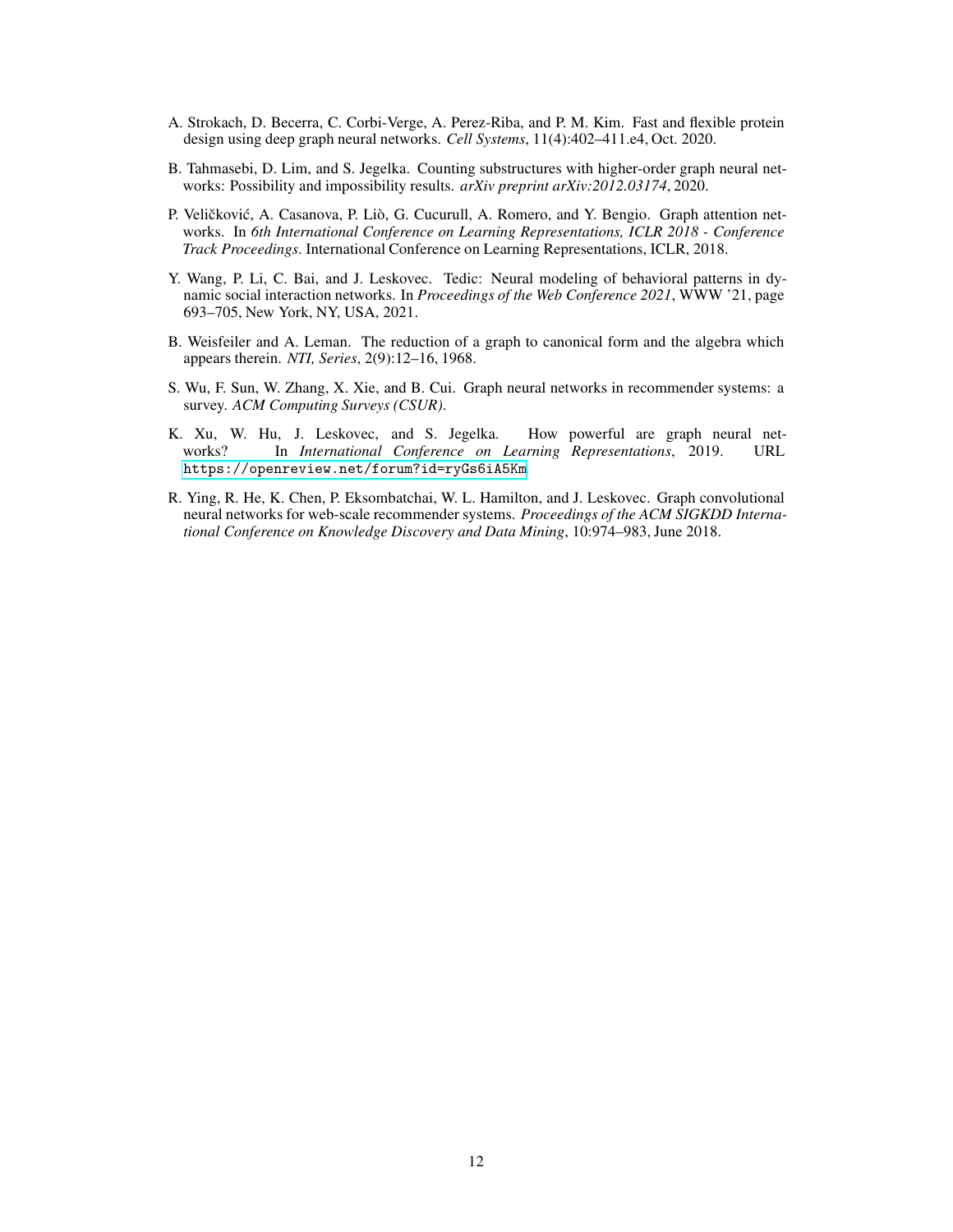# <span id="page-12-2"></span>A Preliminaries

Networks are naturally represented by graphs  $G := (\mathcal{V}, \mathcal{E})$ , where  $\mathcal{V} = \{1, ..., N\}$  is the set of vertices (nodes) and  $\mathcal{E} = \{(v, u)\}\$ are the edges between pairs of nodes. The 1-hop neighborhood  $\mathcal{N}(v)$  of node v is the set of nodes  $u \in \mathcal{V}$  that satisfy  $(u, v) \in \mathcal{E}$ . A graph can also be modeled by a Graph Shift Operator (GSO)  $S \in \mathbb{R}^{N \times N}$ , where  $S(i, j)$  quantifies the relation between node i and node j and  $N = |\mathcal{V}|$ . Popular choices of the GSO is the graph adjacency, the graph Laplacian or weighted versions of them. The nodes of the graph are often associated with graphs signals  $X \in \mathbb{R}^{N \times D}$ , also known as node attributes, where  $\overline{D}$  is the dimension of each graph signal (feature dimension).

#### A.1 Graph Neural Networks (GNNs)

A graph convolution is defined as:

$$
\boldsymbol{z} = \sum_{k=0}^{K-1} h_k \boldsymbol{S}^k \boldsymbol{x},\tag{16}
$$

where  $\bm{H}\left(\bm{S}\right) = \sum_{k=0}^{K-1} h_k \bm{S}^k$  is a linear filter of length K and  $\bm{x}, \ \bm{z} \in \mathbb{R}^N$  are the input and output of the filter respectively. Let  $S = U\Lambda U^T$ , be the eigenvalue decomposition of S. Then:

$$
\boldsymbol{z} = \sum_{k=0}^{K-1} h_k \boldsymbol{U} \boldsymbol{\Lambda}^k \boldsymbol{U}^T \boldsymbol{x}
$$
 (17)

$$
\boldsymbol{U}^T \boldsymbol{z} = \sum_{k=0}^{K-1} h_k \boldsymbol{\Lambda}^k \boldsymbol{U}^T \boldsymbol{x}
$$
 (18)

$$
\tilde{\boldsymbol{z}} = \sum_{k=0}^{K-1} h_k \boldsymbol{\Lambda}^k \tilde{\boldsymbol{x}},
$$
\n(19)

where  $\tilde{x}$ ,  $\tilde{z}$  are the frequency representations of  $x$ ,  $z$  respectively. The frequency representation of the graph filter is  $\tilde{H}(\Lambda) = \sum_{k=0}^{K-1} h_k \Lambda^k$  and can also be written as:

$$
\tilde{H}(\lambda_i) = \sum_{k=0}^{K-1} h_k \lambda_i^k.
$$
\n(20)

 $\tilde{H}(\lambda_i)$  is a polynomial on  $\lambda_i$  and  $\tilde{z}_i = \tilde{H}(\lambda_i)\tilde{x}_i$ . The simplest form of a Graph Neural Network (GNN) is an array of graph filters followed by point-wise nonlinearities. The  $l$ -th layer of the GNN is a graph perceptron, which is described by:

<span id="page-12-0"></span>
$$
\mathbf{X}^{(l+1)} = \sigma \left( \sum_{k=0}^{K-1} h_k^{(l)} \mathbf{S}^k \mathbf{X}^{(l)} \right). \tag{21}
$$

Note that here we are using a recursive equation, whereas in the main paper we used  $\boldsymbol{X}$  for input and Y for output, to make things simple. Common choices of  $\sigma(\cdot)$  are the Rectified Linear Unit (ReLU) activation function, the Leaky ReLU or the hyperbolic tangent function.

#### A.2 Multiple feature GNNs

As mentioned earlier, the nodes of the graph are usually associated with a graph signal, which is multidimensional, i.e.,  $D > 1$  and  $X^{(l)}$  is a matrix. Although the architecture in [\(21\)](#page-12-0) can also handle multidimensional graph signals, multiple feature GNNs are commonly used, which are described by the following recursion formula:

<span id="page-12-1"></span>
$$
\mathbf{X}^{(l+1)} = \sigma \left( \sum_{k=0}^{K-1} \mathbf{S}^k \mathbf{X}^{(l)} \mathbf{H}_k^{(l)} \right),\tag{22}
$$

where  $\mathbf{H}_k^{(l)} \in \mathbb{R}^{F \times G}$  represents a set of  $F \times G$  graph filters. Compared to the architecture in [\(21\)](#page-12-0), the MIMO GNN employs multiple filters instead of one, and the outputs of the filters are combined to produce a layer output  $\boldsymbol{X}^{(l+1)}$  that has feature dimension equal to  $G.$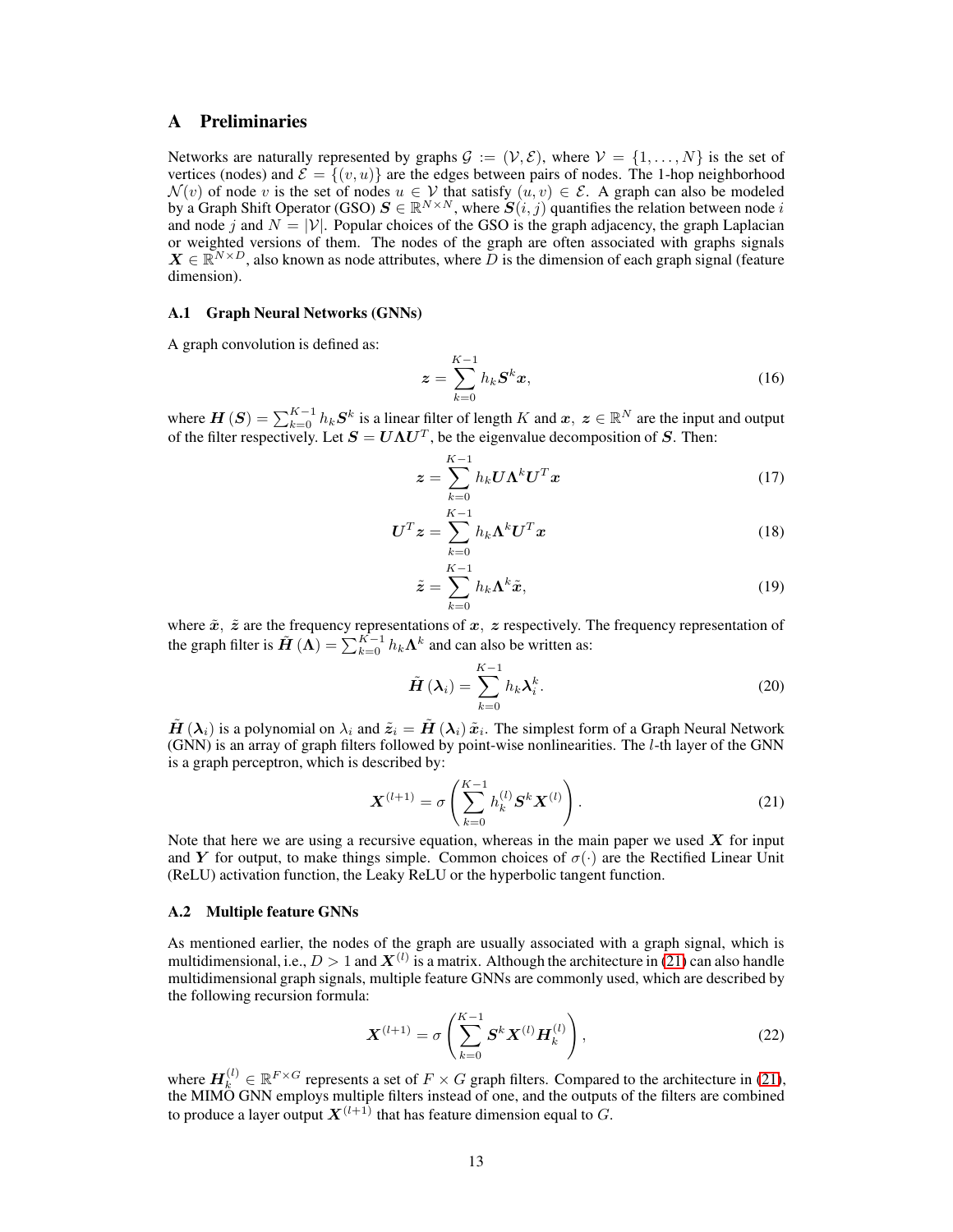#### A.3 Notation

<span id="page-13-0"></span>Our notation is summarized in Table [5.](#page-13-0)

|                       |                                     | Table 5: Overview of notation.                                                     |
|-----------------------|-------------------------------------|------------------------------------------------------------------------------------|
| $\cal G$              | $\triangleq$                        | Graph                                                                              |
| $\mathcal V$          | $\triangleq$                        | Set of nodes                                                                       |
| $\mathcal E$          |                                     | Set of edges                                                                       |
| $\boldsymbol{S}$      | $\triangleq$                        | $N \times N$ graph operator                                                        |
| $\boldsymbol{X}$      | $\triangleq$                        | GNN input; represents the $N \times D$ matrix of<br>node attributes (graph signal) |
| $\boldsymbol{x}$      | $\triangleq$                        | GNN input; represents the vector of node at-<br>tributes (graph signal)            |
| Z                     | $\triangleq$                        | matrix output of a linear filter                                                   |
| $\boldsymbol{z}$      |                                     | vector output of a linear filter                                                   |
| Y                     |                                     | matrix output of a GNN module; $Y = \sigma(Z)$                                     |
| $\boldsymbol{y}$      |                                     | vector output of a GNN module; $y = \sigma(z)$                                     |
| $\overline{a}$        |                                     | scalar                                                                             |
| $\boldsymbol{a}$      |                                     | vector                                                                             |
| $\boldsymbol{A}$      |                                     | matrix                                                                             |
| $\bm{A}^T$            |                                     | transpose of matrix $\boldsymbol{A}$                                               |
| $A_k$                 |                                     | $\mathbf{A}[k,:]^T$ , k-th row of matrix $\mathbf{A}$                              |
| $a_k$                 |                                     | $A[:, k], k$ -th column of matrix $A$                                              |
| $\bm{U}$              |                                     | eigenvector matrix                                                                 |
| $\boldsymbol{U}[k,:]$ |                                     | k-th row of $U$ (row vector)                                                       |
| $\bm{U}[:,k]$         |                                     | k-th column of $U$                                                                 |
| $\boldsymbol{u}_k$    |                                     | k-th eigenvector, k-th column of $U$                                               |
| I                     |                                     | Identity matrix                                                                    |
| $\mathbf{1}$          | 에 데 데 데 데 데 데 데 데 데 데 데 데 데 데 데 데 데 | vector of ones                                                                     |
| $\bf{0}$              |                                     | vector or matrix of zeros                                                          |
| $ \cdot $             |                                     | point-wise absolute value                                                          |
| $\binom{m}{n}$        | $\triangleq$                        | binomial coefficient                                                               |

# B Relation to other architectures

GNNs have attracted significant attention and numerous architectures have been proposed. The first GNNs by [Scarselli et al.](#page-10-13) [\[2008b\]](#page-10-13), [Kipf and Welling](#page-10-14) [\[2016\]](#page-10-14), [Battaglia et al. \[2016\]](#page-9-13), [Defferrard et al.](#page-9-14) [\[2016\]](#page-9-14) used simple convolutions on static data and graphs, whereas more sophisticated architectures utilize a variety of attention mechanisms [Hamilton et al.](#page-9-15) [\[2017\]](#page-9-15), Veličković et al. [\[2018](#page-11-6)], [Liu et al.](#page-10-15) [\[2021\]](#page-10-15). Graph convolutional architectures have also been designed for time varying graphs and signals. Some of them exploit both the graph and time structure [Hajiramezanali et al.](#page-9-16) [\[2019\]](#page-9-16), [Wang et al. \[2021\]](#page-11-7), [Hadou et al. \[2021](#page-9-17)], while others employ recurrent architectures [Li et al.](#page-10-16) [\[2016\]](#page-10-16), [Seo et al.](#page-10-17) [\[2018\]](#page-10-17), [Nicolicioiu et al. \[2019\]](#page-10-18), [Ruiz et al. \[2020b](#page-10-19)].

It is often the case that GNNs are presented in literature using different definitions. The GNN by [Kipf and Welling](#page-10-14) [\[2016\]](#page-10-14) for example is written as:

$$
\boldsymbol{X}^{(l+1)} = \sigma\left(\boldsymbol{D}^{-1/2}\left(\boldsymbol{S}+\boldsymbol{I}\right)\boldsymbol{D}^{-1/2}\boldsymbol{X}^{(l)}\boldsymbol{H}^{(l)}\right) = \sigma\left(\boldsymbol{D}^{-1/2}\boldsymbol{S}\boldsymbol{D}^{-1/2}\boldsymbol{X}^{(l)}\boldsymbol{H}^{(l)} + \boldsymbol{D}^{-1}\boldsymbol{X}^{(l)}\boldsymbol{H}^{(l)}\right),\tag{23}
$$

where  $S \in \{0,1\}^{N \times N}$  represents the graph adjacency, D is a diagonal matrix, with  $D[i, i]$  being the degree of node *i*. Matrix  $D^{-1/2}$   $(S + I)$   $D^{-1/2}$  is also a GSO  $S'$  and the formula in [\(23\)](#page-13-1) can be written as:

<span id="page-13-1"></span>
$$
\boldsymbol{X}^{(l+1)} = \sigma\left(\boldsymbol{S}'\boldsymbol{X}^{(l)}\boldsymbol{H}^{(l)}\right),\tag{24}
$$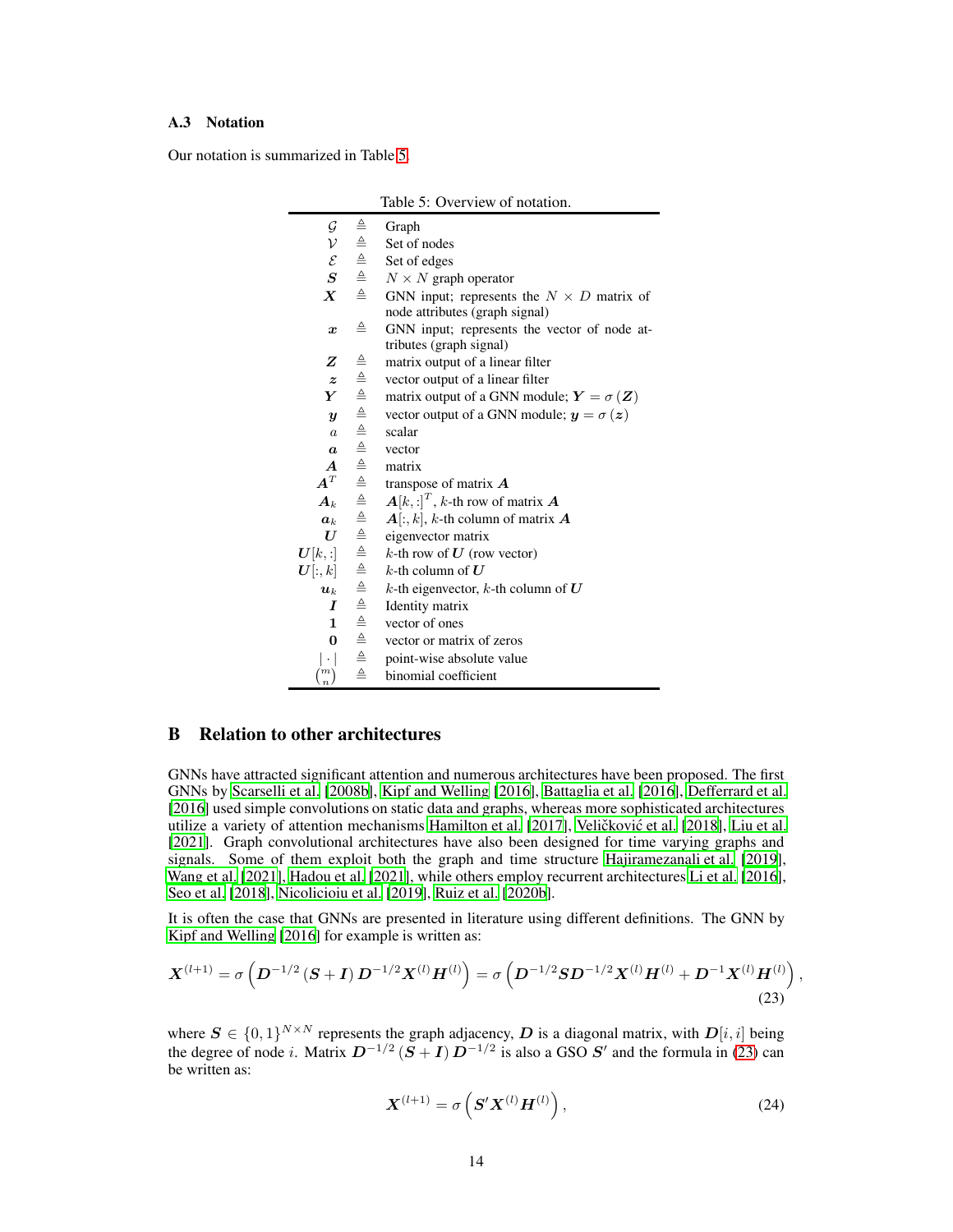which is a special case of the MIMO GNN in [\(22\)](#page-12-1), for  $K = 2$ . Another way that GNNs are represented in literature are via the following equations:

<span id="page-14-0"></span>
$$
\boldsymbol{A}_v^{(l)} = \text{AGGREGATE}\left(\left\{\boldsymbol{X}_u^{(l)} : u \in \mathcal{N}(v)\right\}\right) \tag{25}
$$

<span id="page-14-1"></span>
$$
B_v^{(l)} = \text{COMBINE}\left(X_v^{(l)}, A_v^{(l)}\right) \tag{26}
$$

$$
\mathbf{X}_v^{(l+1)} = \sigma\left(\mathbf{H}^{(l)}\mathbf{B}_v^{(l)}\right) \tag{27}
$$

where  $X_v^{(l)}$  is the signal of node v at layer l and the v-th row of the feature matrix  $X^{(l)}$ , i.e.,  $\left[ \boldsymbol{X}_{1}^{\left( l\right) ^{T}}\right]$ 

$$
\boldsymbol{X}^{(l)} = \begin{bmatrix} \boldsymbol{X}_1 \\ \vdots \\ \boldsymbol{X}_N^{(l)^T} \end{bmatrix}
$$
. Equivalently,  $\boldsymbol{A}_v^{(l)}, \boldsymbol{B}_v^{(l)}$  are rows of matrices  $\boldsymbol{A}^{(l)}, \boldsymbol{B}^{(l)}$  respectively and repre-

 $\begin{bmatrix} X_N^{(t)} \end{bmatrix}$ <br>sent signals associated with node v. The majority of the architectures based on the equations [\(25\)](#page-14-0)-[\(27\)](#page-14-1) can be written as combinations of the GNN modules in [\(22\)](#page-12-1). Different architectures employ different functions for AGGREGATE and COMBINE. Popular choices of AGGREGATE functions include the mean, the sum, pooling functions or LSTM functions. The COMBINE routine, on the other hand, usually utilizes the concatanation or summation function. Let's focus on the case where AGGREGATE and COMBINE represent the summation or mean function. Then it is easy to see that:

$$
\mathbf{A}^{(l)} = \mathbf{S} \mathbf{X}^{(l)} \tag{28}
$$

<span id="page-14-2"></span>
$$
B^{(l)} = A^{(l)} + X^{(l)}
$$
(29)

$$
\mathbf{X}^{(l+1)} = \sigma\left(\mathbf{B}^{(l)}\mathbf{H}^{(l)}\right) = \sigma\left(\sum_{k=0}^{1} \mathbf{S}^{k} \mathbf{X}^{(l)} \mathbf{H}^{(l)}\right),\tag{30}
$$

where  $S$  is either the graph adjacency or weighted graph adjacency, depending on whether summation or mean function has been used. Therefore the GNN defined in [\(30\)](#page-14-2) is a special case of the GNN in [\(22\)](#page-12-1), for  $K = 1$  and  $\mathbf{H}_0^{(l)} = \mathbf{H}_1^{(l)}$ .

Now consider the GNN defined in [\(30\)](#page-14-2) that consists of K layers and  $\sigma(\cdot)$  is the linear function for the hidden layers and a nonlinear activation function in the output layer, i.e.,

$$
\mathbf{X}^{(l+1)} = \mathbf{S}\mathbf{X}^{(l)}\mathbf{H}^{(l)} + \mathbf{X}^{(l)}\mathbf{H}^{(l)} = (\mathbf{S} + \mathbf{I})\mathbf{X}^{(l)}\mathbf{H}^{(l)}, \text{ for } l = \{0, ..., K - 2\}
$$
(31)

$$
\mathbf{X}^{(l+1)} = \sigma \left( \mathbf{S} \mathbf{X}^{(l)} \mathbf{H}^{(l)} + \mathbf{X}^{(l)} \mathbf{H}^{(l)} \right), \text{ for } l = K - 1 \tag{32}
$$

Then it holds that:

$$
\mathbf{X}^{(l+1)} = (\mathbf{S} + \mathbf{I})^{l+1} \mathbf{X}^{(0)} \mathbf{H}^{(1)} \cdots \mathbf{H}^{(l)}, \text{ for } l = \{0, \ldots, K-2\}
$$
 (33)

$$
\mathbf{X}^{(l+1)} = \sigma \left( \mathbf{S} \mathbf{X}^{(l)} \mathbf{H}^{(l)} + \mathbf{X}^{(l)} \mathbf{H}^{(l)} \right), \text{ for } l = K - 1 \tag{34}
$$

As a result:

$$
\boldsymbol{X}^{(K)} = \sigma\left( (\boldsymbol{S} + \boldsymbol{I})^{K} \, \boldsymbol{X}^{(0)} \boldsymbol{H}^{(K-1)} \cdots \boldsymbol{H}^{(0)} \right) = \sigma\left( \sum_{l=0}^{K} \boldsymbol{S}^{l} \boldsymbol{X}^{(0)} \boldsymbol{H}_{l}^{l} \right),\tag{35}
$$

which again corresponds to the GNN in  $(22)$ . The last equality holds since

$$
(\mathbf{X} + \mathbf{I})^K = \sum_{l=0}^K \binom{K}{l} \mathbf{S}^{K-l},\tag{36}
$$

where  $\binom{n}{k} = \frac{n!}{k!(n-k)!}$  is the binomial coefficient. Overall there is a direct connection between the GNNs defined by the equations [\(25\)](#page-14-0)-[\(27\)](#page-14-1) and the GNNs defined by [\(22\)](#page-12-1). Furthermore, apropriate selection of GSO and nonlinearities in [\(22\)](#page-12-1) with respect to the AGGREGATE and COMBINE functions in [\(25\)](#page-14-0)-[\(27\)](#page-14-1) makes the described architectures equivalent.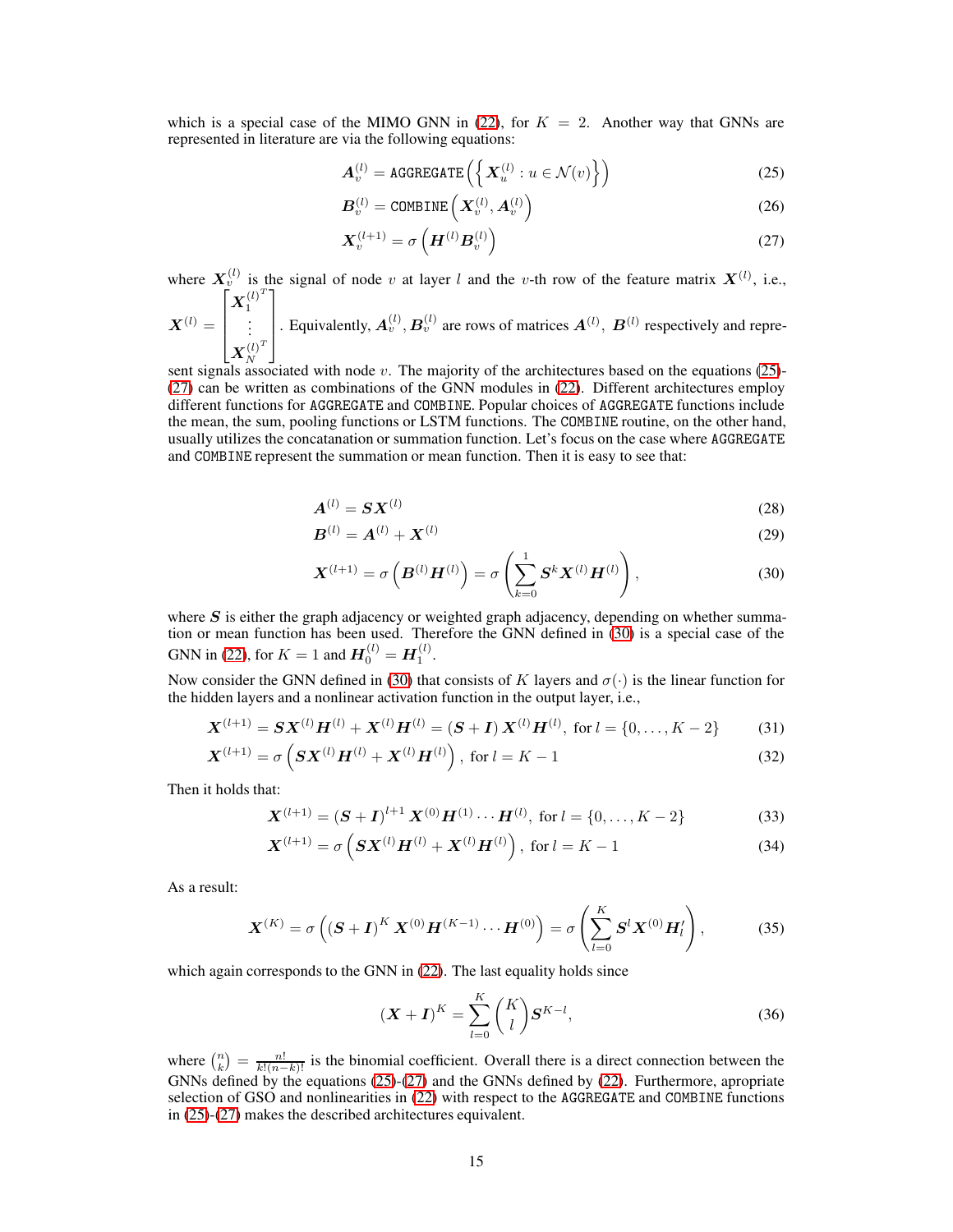# <span id="page-15-0"></span>C Associating the WL algorithm with the spectral decomposition of a graph

In section [3](#page-3-1) we observed a connection between the limitations of the WL algorithm and graphs with eigenvectors orthogonal to 1. The WL algorithm is initialized with either  $x = 1$  or  $x = S1$  and in the remaining iterations this information is propagated (diffused) through the nodes. In particular, at iteration  $k$  of the WL algorithm, node  $i$  receives a multiset defined as:

$$
\mathcal{T}_i^k: \left\{ x_j \in \mathcal{T}_i^k | x_j = \sum_n \lambda_n \left( \mathbf{u}_n^T \mathbf{1} \right) \mathbf{u}_n(j), \quad j \in \mathcal{N}_i^k \right\},\tag{37}
$$

where  $\mathcal{N}_i^k$  denotes the k-th neighborhood of node i. If there is one-to-one correspondence between  $\mathcal{T}_i^k$  and  $\dot{S}^k1(i)$  for all nodes i then the WL algorithm can be analyzed by building and comparing the following features for each node:

<span id="page-15-2"></span>
$$
\boldsymbol{X} = \left[ \boldsymbol{S1}, \boldsymbol{S^2 1}, \dots, \boldsymbol{S^K 1} \right] \tag{38}
$$

In other words, if the summation operation is a proper hash function for a specific graph, the WL algorithm is equivalent to the feature generation of [\(38\)](#page-15-2). In that case, we can use the spectral decomposition of  $S$  and the analysis of section [3](#page-3-1) to characterize the limitations of the WL algorithm. Then the WL algorithm admits the same limitations as the GNNs with  $x = 1$  input and it omits the information associated with eigenvectors that are orthogonal to 1 .

# <span id="page-15-1"></span>D The stochastic GNN module

In this section we elaborate more on the proposed stochastic GNN module in Fig. [3a.](#page-4-2) In order to implement it, we can either use the equivalent model in Fig. [3b](#page-4-2) or we can design an empirical variance model. In practice, the input to the empirical model is a matrix  $X \in \mathbb{R}^{N \times M}$  where each element is independently drawn from a Gaussian distribution with zero mean and unit variance and M is the total number of samples. The output of the filter is  $\mathbf{Z} = \sum_{k} h_k \mathbf{S}^k \mathbf{X} \in \mathbb{R}^{N \times M}$  and the maximum likelihood estimate of the empirical covariance of  $Z$  takes the form:

<span id="page-15-4"></span>
$$
Q = \frac{1}{M} Z Z^T.
$$
 (39)

Then the GNN output can be written as:

$$
\mathbf{y} = \text{diag}\left(\mathbf{Q}\right) = \frac{1}{M} \text{diag}\left(\mathbf{Z}\mathbf{Z}^T\right) = \frac{1}{M} \mathbf{Z}^2 \mathbf{1}
$$
\n<sup>(40)</sup>

<span id="page-15-3"></span>The GNN module of the empirical variance model is illustrated in Fig. [6.](#page-15-3)



Figure 6: Empirical variance GNN module

#### D.1 The effect of square nonlinearity

Now we discuss the effect of the square nonlinearity in the representation of the nodes, introduced by the variance operator. As mentioned in section [4](#page-4-4) the nonlinearity added by the variance computation allows the proposed GNN to gather information from farther neighborhoods compared to a linear filter or the WL algorithm. To make things more concrete consider the graph in Fig. [7](#page-16-0) and let  $K - 1 = 2$ , which corresponds to running the WL algorithm for 2 iterations and graph filters that process  $S$  and  $S^2$ .

In table [6](#page-16-1) we present the representations produced by the stochastic GNN and the WL algorithm for each node of the graph in Fig. [7.](#page-16-0) In particular we present two iterations of the WL algorithm and the value that y in [\(40\)](#page-15-4) converges to, for filter values  $(h_0, h_1, h_2) = (3, 5, 7)$ . We observe that the WL algorithm represents node A and D with the same value, whereas the output of the stochastic GNN is able to differentiate these two nodes. Overall, the the nonlinearity in the variance operator allows acquiring global information, which can be vital in the resulting node representation of the graph.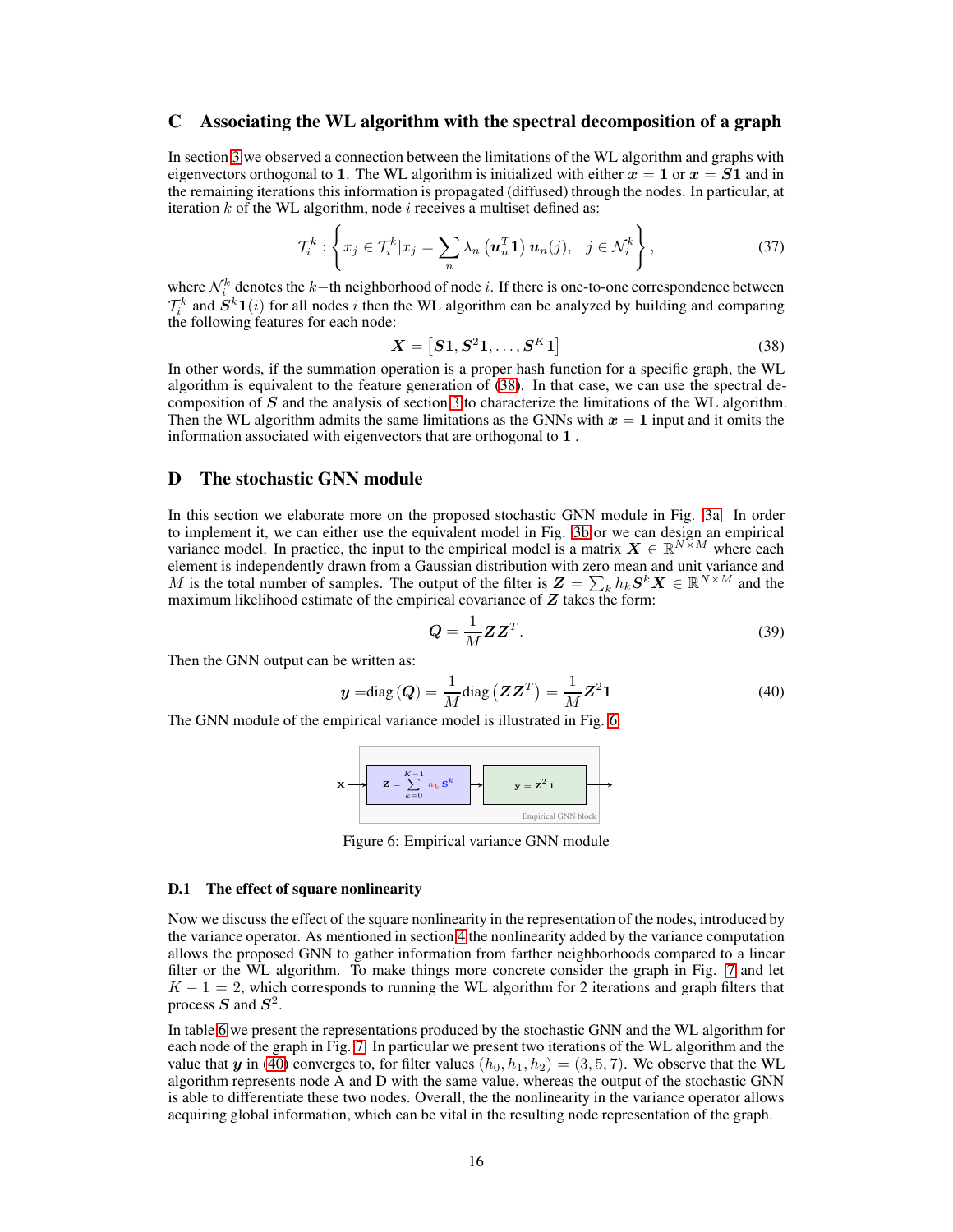<span id="page-16-0"></span>

<span id="page-16-1"></span>Table 6: GNN vs WL algorithm on the graph in Fig. [7](#page-16-0) for  $K = 3$ .

| <b>NODE</b> | WL ALGORITHM | GNN  |
|-------------|--------------|------|
| A           | 2, 3 3       | 675  |
| B           | 3, 2 2 3     | 1085 |
| C           | 3, 2 3 3     | 1134 |
| D           | 2, 3 3       | 633  |
| E           | 1, 3         | 223  |
| F           | 3.123        | 896  |

#### D.2 Computing the Covariance recursively

In the main core of the paper we presented 3 almost eguivalent GNN modules; the stochastic module with random Gaussian input, the diagonal module with no input and the classical GNN module with input designed by [\(15\)](#page-6-2). According to the requirements and constraints of each task, we can employ either of them in a GNN architecture. For instance, in applications where computing the adjacency power diagonals is computationally prohibitive we can use the empirical module in Fig. [6.](#page-15-3) The drawback is that for systems with high variance, a significant number of samples will be required for the output to converge. This can be mitigated by computing the output in [\(40\)](#page-15-4) recursively. To be more precise, let  $z_m$  be the m−th column of filter output Z and  $Q_{(M)}$ ,  $y_{(M)}$  be the empirical covariance and output after obtaining  $M$  samples. Then the recursive equations can be written as:

$$
\mathbf{Q}_{(M)} = \frac{1}{M} \sum_{m=1}^{M} z_m z_m^T = \frac{1}{M} \sum_{m=1}^{M-1} z_m z_m^T + \frac{1}{M} z_M z_M^T = \frac{M-1}{M} \mathbf{Q}_{(M-1)} + \frac{1}{M} z_M z_M^T \quad (41)
$$

$$
\boldsymbol{y}_{(M)} = \text{diag}(\boldsymbol{Q}_{(M)}) = \frac{M-1}{M}\text{diag}(\boldsymbol{Q}_{(M-1)}) + \frac{1}{M}\text{diag}(\boldsymbol{z}_M\boldsymbol{z}_M^T) = \frac{M-1}{M}\boldsymbol{y}_{(M-1)} + \frac{1}{M}|\boldsymbol{z}_M|^2
$$
\n(42)

Therefore, using  $y_{(M)} = \frac{M-1}{M} y_{(M-1)} + \frac{1}{M} |z_M|^2$ , allows for online computations and reduces the required memory complexity.

# <span id="page-16-2"></span>E Proof of Theorem [2.2](#page-2-3)

To prove Theorem [2.2,](#page-2-3) consider the GNN module in [\(2\)](#page-2-2), where  $H_k$  is a scalar, i.e.,

$$
\boldsymbol{Y} = \sigma \left( \sum_{k=0}^{K-1} h_k \boldsymbol{S}^k \boldsymbol{X} \right) \tag{43}
$$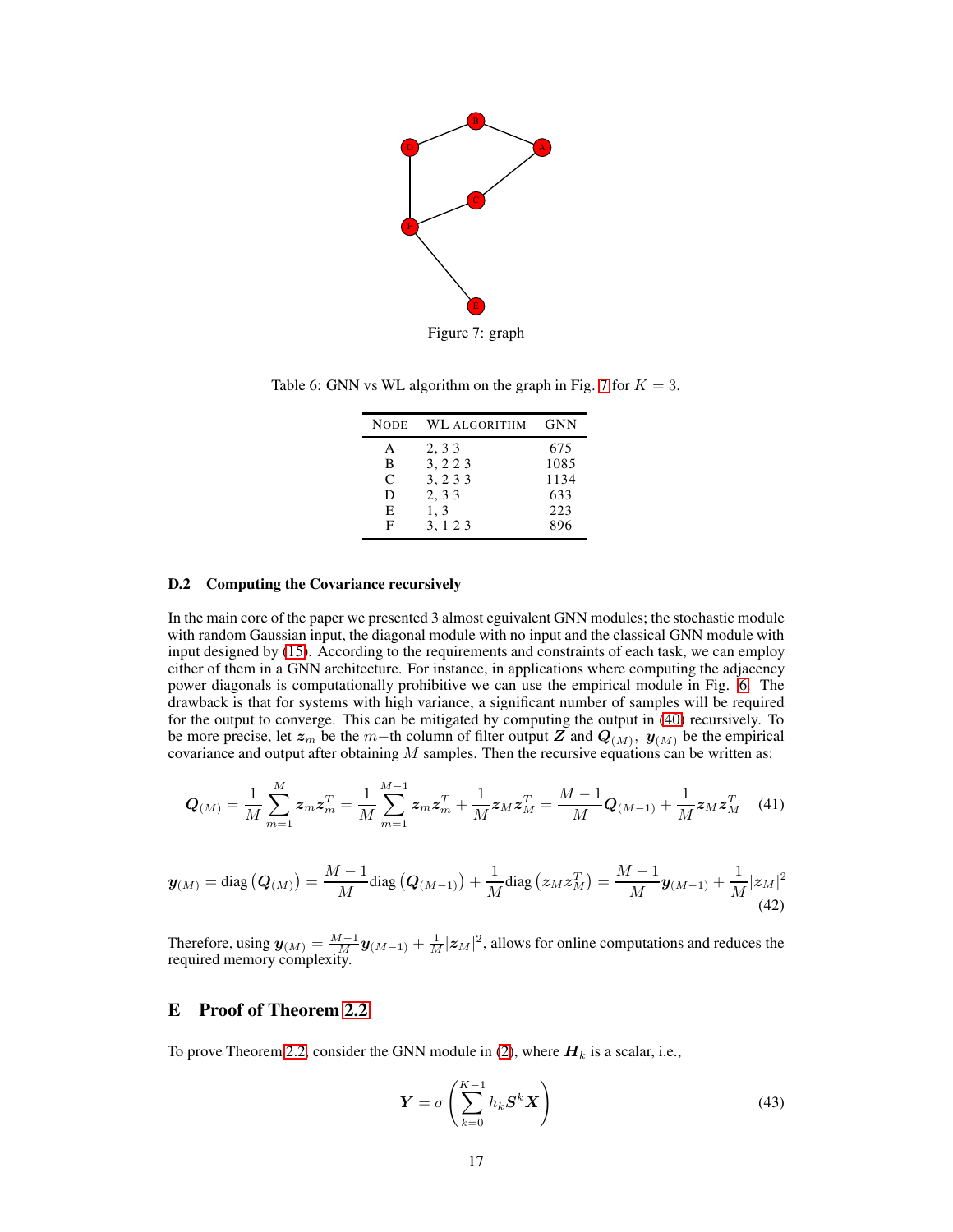#### <span id="page-17-0"></span>E.1 Case 1: There does not exist permutation matrix  $\Pi$  such that  $X = \Pi \ddot{X}$ .

Consider an 1– layer GNN with 2 neurons defined by  $h_0 = 1$ ,  $h_i = 0$ ,  $i \neq 0$  and  $h_0 = -1$ ,  $h_i =$ 0,  $i \neq 0$ , i.e.,

$$
Y_1 = \sigma(X), \quad Y_2 = \sigma(-X) \tag{44}
$$

Summing up the output of the 2 neurons to produce the final GNN output yields  $Y = Y_1 + Y_2 = X$ when the  $\sigma(\cdot) = ReLU(\cdot)$ . As a result, the GNN output is the graph signal and since there does not exist permutation matrix  $\Pi$  such that  $X = \Pi \hat{X}$ , this GNN decides that  $\hat{G}$  and  $\hat{G}$  are different.

# E.2 Case 2: Assumption [2.1](#page-2-1) holds and  $V X \neq 0$ .

Let  $S = \{\lambda_1, \dots, \lambda_N\}$  be the multiset containing the eigenvalues of  $S$  and  $\hat{S} = \{\hat{\lambda}_1, \dots, \hat{\lambda}_N\}$  be the multiset containing the eigenvalues of  $\hat{S}$ . Note that a multiset can contain multiple instances of a certain element and therefore the eigenvalues of  $S$ ,  $\hat{S}$  are not required to be distinct. Also let  $\{\mu_1,\ldots,\mu_q\}$  be the set of all distinct eigenvalues of  $S$  and  $\hat{S}$ , i.e.,  $\mu_i \in S \cup \hat{S}$  and  $\mu_i \neq \mu_j, \forall i \neq j$ . Suppose that S,  $\hat{S}$  have at least one different eigenvalue, i.e., there exists  $\mu_k$  such that  $\mu_k \in S$  but  $\mu_k \notin \hat{\mathcal{S}}.$ 

Recall from Appendix [A](#page-12-2) that a graph filter can be represented in the frequency domain by:

$$
\tilde{H}\left(\lambda_{i}\right) = \sum_{k=0}^{K-1} h_{k} \lambda_{i}^{k},\tag{45}
$$

Then:

$$
\begin{bmatrix}\n\tilde{H}(\mu_1) \\
\tilde{H}(\mu_2) \\
\vdots \\
\tilde{H}(\mu_q)\n\end{bmatrix} =\n\begin{bmatrix}\n1 & \mu_1 & \mu_1^2 & \dots & \mu_1^{K-1} \\
1 & \mu_2 & \mu_2^2 & \dots & \mu_2^{K-1} \\
\vdots & \vdots & \ddots & \vdots \\
1 & \mu_q & \mu_q^2 & \dots & \mu_q^{K-1}\n\end{bmatrix}\n\begin{bmatrix}\nh_0 \\
h_1 \\
\vdots \\
h_{K-1}\n\end{bmatrix} = \mathbf{W}\mathbf{h}
$$
\n(46)

W is a Vandermonde matrix and when  $K = q$  the determinant of W takes the form:

$$
\det\left(\mathbf{W}\right) = \mathbf{\Pi}_{1 \leq i < j \leq q} \left(\mu_i - \mu_j\right) \tag{47}
$$

Since the values  $\mu_i$  are distinct, W has full column rank and there exists a graph filter  $H(\cdot)$  with unique parameters  $h$  that passes only one eigenvalue (the  $k$ -th eigenvalue), i.e.,

$$
\tilde{H}(\mu_i) = \begin{cases} 1, & \text{if } i = k \\ 0, & \text{if } i \neq k \end{cases}
$$
 (48)

Under this parametrization, the filter  $H(\cdot)$  takes the form  $H(S) = VV^{T}$ , where V is the eigenspace (orthogonal space of the eigenvectors) corresponding to  $\mu_k$ , and  $\bm{H}\left(\hat{\bm{S}}\right)\,=\,0.$  Then the output of the GNN, for the two graphs, takes the form:

$$
Y = \sigma(H(S) X) = \sigma(VV^{T} X)
$$
\n(49)

$$
\hat{Y} = \sigma \left( H \left( \hat{S} \right) \hat{X} \right) = 0 \tag{50}
$$

Under the assumption that  $\bm{V}^T\bm{X}\neq\bm{0},$  it also holds that  $\bm{V}\bm{V}^T\bm{X}\neq\bm{0}.$  As a result  $\sigma\left(\bm{V}\bm{V}^T\bm{X}\right)\neq\bm{0},$ there does not exist a permutation  $\Pi$  such that  $Y = \Pi \hat{Y}$  and the proposed GNN decides that the two graphs are different. Note  $\sigma(VV^TX) \neq 0$  always holds when for example leaky ReLU is used that allows both positive and negative values to pass. In the case where  $\sigma(\cdot)$  =ReLU( $\cdot$ ) the proof still holds as long as there is at least one positive value in  $VV^{T}X$ . In case  $VV^{T}X \leq 0$  we can without loss of generality consider the filter:

<span id="page-17-1"></span>
$$
\tilde{H}(\mu_i) = \begin{cases} -1, & \text{if } i = k \\ 0, & \text{if } i \neq k \end{cases}
$$
 (51)

that results in  $\sigma(-\boldsymbol{V}\boldsymbol{V}^T\boldsymbol{X}) \neq \boldsymbol{0}$ .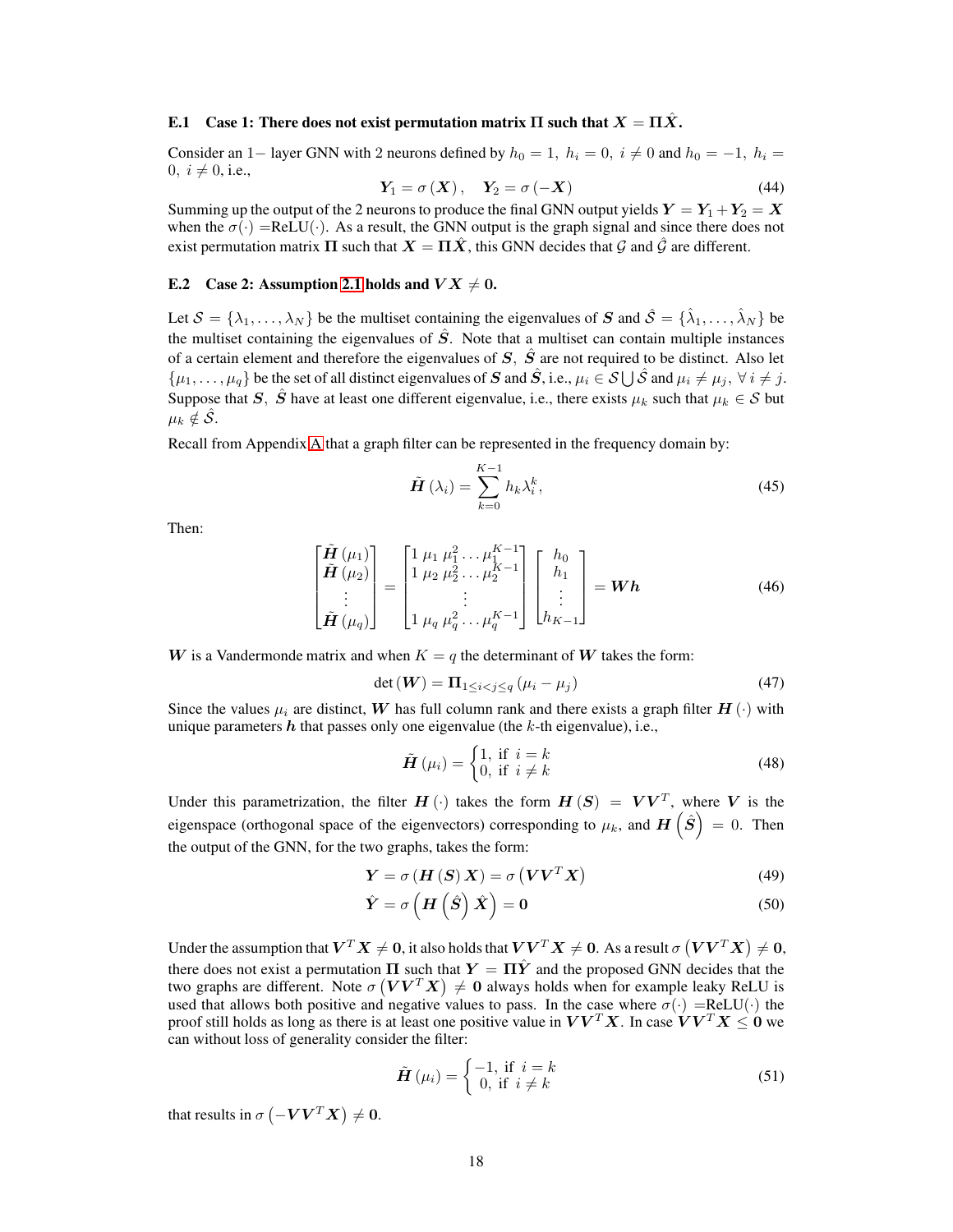# <span id="page-18-3"></span>F Proof of Theorems [4.1,](#page-4-5) [5.2,](#page-6-3) [6.1:](#page-7-2)

The proof of Theorems [5.2,](#page-6-3) [6.1](#page-7-2) is equivalent and very similar to the proof of Theorem [4.1.](#page-4-5) We begin by proving Theorem [5.2.](#page-6-3) To prove Theorem [5.2](#page-6-3) let us consider again the GNN module in [\(11\)](#page-5-2).

$$
\mathbf{y} = \sigma \left( \sum_{k=0}^{K-1} h_k \text{diag} \left( \mathbf{S}^k \right) \right). \tag{52}
$$

If Assumption [2.1](#page-2-1) holds, we use the proof of Theorem [2.2](#page-2-3) and conclude that there exists a graph filter  $H(\cdot)$  with unique parameters h that passes only the k-th eigenvalue, i.e.,

<span id="page-18-1"></span><span id="page-18-0"></span>
$$
\tilde{H}(\mu_i) = \begin{cases} 1, & \text{if } i = k \\ 0, & \text{if } i \neq k \end{cases}
$$
 (53)

Then,  $\bm{H}\left(\bm{S}\right)=\bm{V}\bm{V}^{T}$  and  $\bm{H}\left(\hat{\bm{S}}\right)=0.$  Then the output  $\bm{y}$  of [\(52\)](#page-18-0), for the two graphs, takes the form:

$$
\mathbf{y} = \text{diag}\left(\mathbf{H}\left(\mathbf{S}\right)\right) = |\mathbf{V}[:, 1]|^2 + \dots + |\mathbf{V}[:, m]|^2 = \sum_{i=1}^{m} |\mathbf{V}[:, i]|^2 \tag{54}
$$

$$
\hat{y} = \text{diag}\left(H\left(\hat{S}\right)\right) = 0\tag{55}
$$

where  $V[:, i]$  is the i–th column of V. Since  $V \neq 0$  by definition, there does not exist a permutation  $\Pi$  such that  $y = \Pi \hat{y}$  and the proposed GNN can tell the two graphs apart. This concludes the proof for Theorem [5.2.](#page-6-3) Using Proposition [6.1](#page-6-1) we prove equivalence of Theorems [5.2](#page-6-3) and [6.1](#page-7-2) and therefore the proof is the same.

To prove Theorem [4.1](#page-4-5) we need one more extra step. In particular we plug the filter, with parametriza-tion as in [\(53\)](#page-18-1), in equation [\(9\)](#page-4-1), for  $S$ ,  $\hat{S}$ , i.e.,

<span id="page-18-2"></span>
$$
cov[z; S] = \sum_{k=0}^{K-1} h_k S^k \sum_{m=0}^{K-1} h_m S^m = V V^T V V^T = V V^T
$$
 (56)

$$
cov\left[z;\hat{S}\right] = \sum_{k=0}^{K-1} h_k \hat{S}^k \sum_{m=0}^{K-1} h_m \hat{S}^m = \mathbf{0},\tag{57}
$$

where the last equality in [\(56\)](#page-18-2) holds, since V is orthogonal. Then the output  $y$  of [\(10\)](#page-4-3), for the two graphs, can be written as:

$$
\mathbf{y} = \text{var}\left[\mathbf{z}; \mathbf{S}\right] = \text{diag}\left(\text{cov}\left[\mathbf{z}; \mathbf{S}\right]\right) = |\mathbf{V}[:, 1]|^2 + \dots + |\mathbf{V}[:, m]|^2 = \sum_{i=1}^{m} |\mathbf{V}[:, i]|^2 \tag{58}
$$

$$
\hat{\mathbf{y}} = \text{var}\left[\mathbf{z}; \mathbf{S}\right] = \text{diag}\left(\text{cov}\left[\mathbf{z}; \mathbf{S}\right]\right) = 0\tag{59}
$$

Again, since  $V \neq 0$  by definition, there does not exist a permutation  $\Pi$  such that  $y = \Pi \hat{y}$  and the proposed stochastic GNN can tell the two graphs apart.

#### G Proof of Proposition [6.1](#page-6-1)

The output of type-1 module can be cast as:

$$
\mathbf{y} = \sigma \left( \sum_{k=0}^{K-1} h_k \text{diag} \left( \mathbf{S}^k \right) \right) = \sigma \left( \mathbf{X} \mathbf{h} \right), \tag{60}
$$

when X is designed as in [\(15\)](#page-6-2) and  $h =$  $\sqrt{ }$  $\overline{\phantom{a}}$  $h_{0}$ . . .  $h_{K-1}$ 1 is the vector of filter parameters. The same output can be produced by the type-2 module when  $\boldsymbol{H}_{k}$  is a vector and  $K=1.$  On the other hand, a set of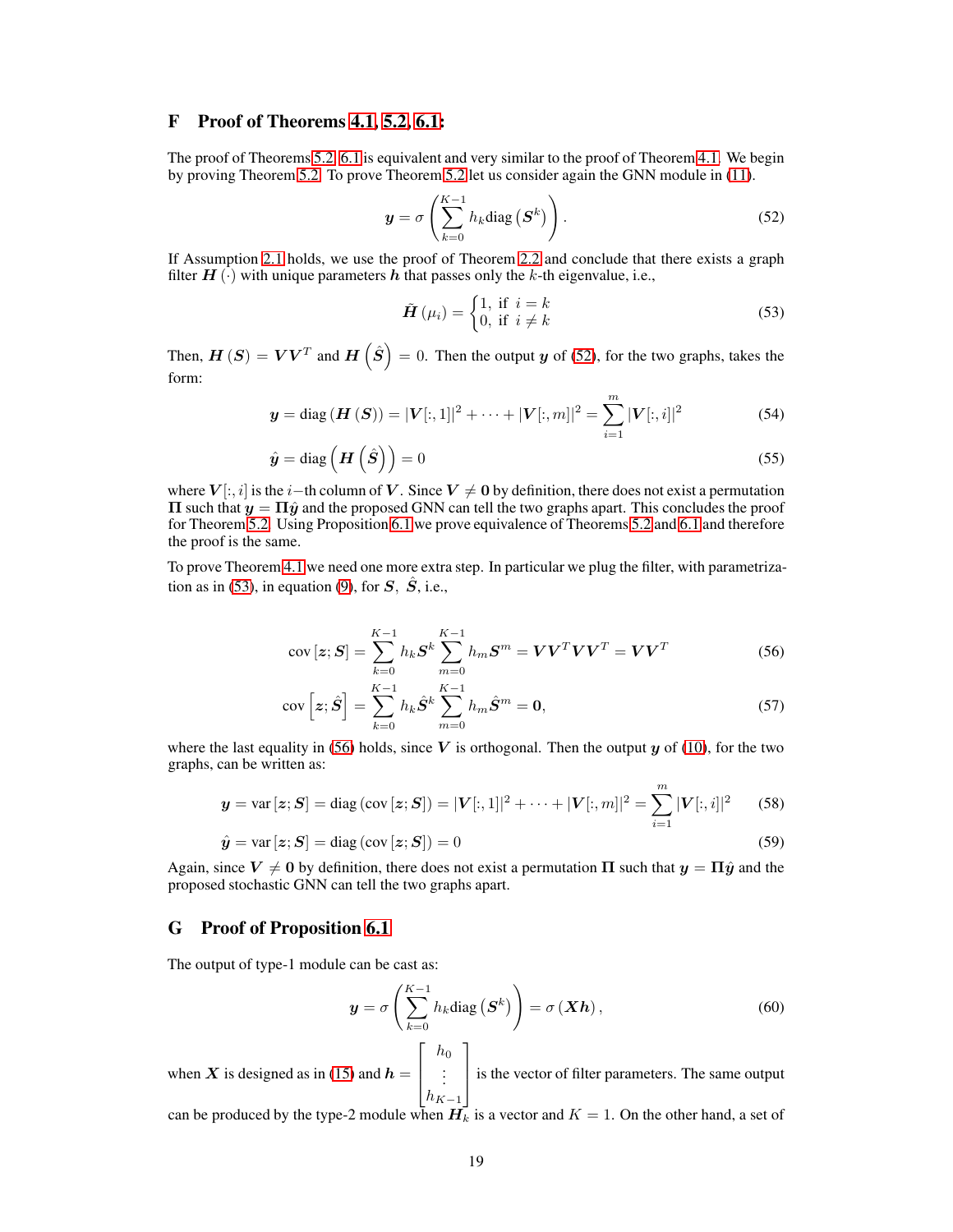K type-1 modules in the input layer can produce the  $X$  in [\(15\)](#page-6-2). To see this, consider the following type-1 GNN modules.

$$
\mathbf{y}_{i} = \sigma\left(\sum_{k=0}^{K-1} h_{k}^{(i)} \text{diag}\left(\mathbf{S}^{k}\right)\right), \quad i = 0, \ldots, K-1,
$$
\n<sup>(61)</sup>

where

$$
h_k^{(i)} = \begin{cases} 1, & \text{if } i = k \\ 0, & \text{if } i \neq k \end{cases} \tag{62}
$$

Concatenating the outputs  $y_i$  into  $W = [\ty_0, \dots, y_{K-1}]$  results in the  $X$  in [\(15\)](#page-6-2) which we can apply to a type-2 module and produce the same output as a type-2 GNN module with input as in [\(15\)](#page-6-2).  $\square$ 

# <span id="page-19-0"></span>H Non-isomorphic graphs with the same set of eigenvalues

In the core of this paper, we discussed the ability of GNNs to distinguish between non-isomorphic graphs that have at least one different eigenvalue. This analysis covers the majority of real graphs, since real graphs almost never share the same eigenvalues. However, there exist interesting cases of graphs with the same set of eigenvalues that GNNs can also tell apart. In this section we study these cases and provide interesting results.

#### H.1 Graphs with the same distinct eigenvalues

<span id="page-19-2"></span>We consider the case where S, S<sup>o</sup> have distinct eigenvalues which are the same, i.e.,  $\Lambda = \hat{\Lambda}$ . Formally:

**Assumption H.1** S,  $\hat{S}$  have the same distinct eigenvalues, i.e.,  $S \subseteq \hat{S}$  and  $\hat{S} \subseteq S$ , with  $\lambda_i \neq \lambda_j$ *for all*  $i$ ,  $j$ .

Lemma [H.2](#page-19-1) characterizes non-isomorphic graphs with distinct eigenvalues.

Lemma H.2 *When* S, Sˆ *have the same distinct eigenvalues,* G, Gˆ *are non-isomorphic if and only if there does not exist permutation matrix* Π *and diagonal* ±1 *matrix* D *such that:*

<span id="page-19-1"></span>
$$
\boldsymbol{U}=\boldsymbol{\Pi}\hat{\boldsymbol{U}}\boldsymbol{D}
$$

*Proof:* Let  $S = U\Lambda U^T$ ,  $\hat{S} = \hat{U}\hat{\Lambda}\hat{U}^T$ . Since S,  $\hat{S}$  have the same distinct eigenvalues it holds that  $\Lambda = \hat{\Lambda}$ . To prove the 'forward' statement assume that  $\mathcal{G}, \hat{\mathcal{G}}$  are non-isomorphic, i.e., there does not exist permutation matrix Π such that  $S = \Pi \hat{S} \Pi^T$ . If there exist permutation matrix Π and  $\pm 1$ diagonal matrix D such that  $U = \Pi \hat{U} D$ , then:

$$
\boldsymbol{S} = \boldsymbol{U}\boldsymbol{\Lambda}\boldsymbol{U}^T = \boldsymbol{\Pi}\hat{\boldsymbol{U}}\boldsymbol{D}\boldsymbol{\Lambda}\boldsymbol{D}\hat{\boldsymbol{U}}^T\boldsymbol{\Pi}^T = \boldsymbol{\Pi}\hat{\boldsymbol{U}}\hat{\boldsymbol{\Lambda}}\hat{\boldsymbol{U}}^T\boldsymbol{\Pi}^T = \boldsymbol{\Pi}\hat{\boldsymbol{S}}\boldsymbol{\Pi}^T.
$$

By contradiction when S,  $\hat{S}$  have the same distinct eigenvalues,  $\hat{G}$ ,  $\hat{G}$  are non-isomorphic if there does not exist permutation matrix  $\Pi$  and diagonal  $\pm 1$  matrix  $D$  such that  $U = \Pi \hat{U} D$ .

To prove the 'backward' statement assume that there does not exist permutation matrix  $\Pi$  and diagonal  $\pm 1$  matrix D such that  $U = \Pi \hat{U} D$ . If  $\hat{G}$ ,  $\hat{G}$  are isomorphic, i.e., there exists permutation matrix  $\Pi$  such that  $S = \Pi \hat{S} \Pi^T$ , then:

<span id="page-19-3"></span>
$$
\boldsymbol{U}\boldsymbol{\Lambda}\boldsymbol{U}^T=\boldsymbol{\Pi}\hat{\boldsymbol{U}}\boldsymbol{\Lambda}\hat{\boldsymbol{U}}^T\boldsymbol{\Pi}^T,
$$

which implies that  $u_n = \pm \Pi \hat{u}_n$  for all n, where  $u_n$ ,  $\hat{u}_n$  refer to the columns of U,  $\hat{U}$  respectively. As a result,  $U = \Pi \hat{U} D$  and by contradiction we prove the 'backward' statement which concludes the proof.  $\square$ 

In a nutshell Lemma [H.2](#page-19-1) states that in order for  $G$ ,  $\hat{G}$  to be non-isomorphic, while Assumption [H.1](#page-19-2) holds, the two graphs need to admit different eigenvectors that correspond to the same eigenvalues. As a side note, we mention that  $S$ ,  $\ddot{S}$  can still span the same columnspace, under row permutation. However, the power on each eigendirection has to be different for them to be non-isomorphic.

We can now extend the results of Theorem [2.2](#page-2-3) to the following: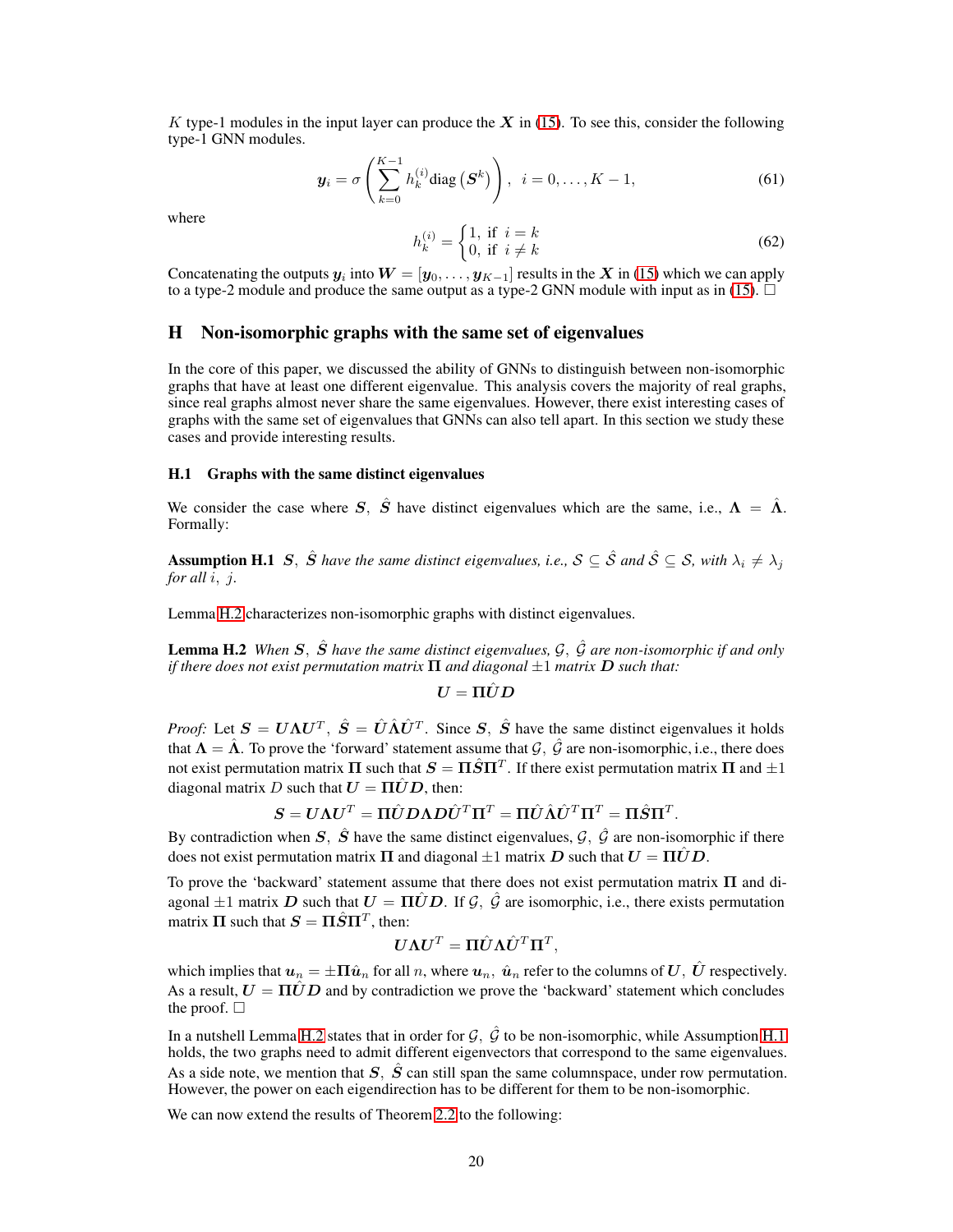**Theorem H.3** Let  $\mathcal{G}, \hat{\mathcal{G}}$  be non-isomorphic graphs with graph signals  $\mathbf{X}, \hat{\mathbf{X}}$ . There exists a GNN *that tells*  $G$  *and*  $\hat{G}$  *apart if:* 

- *1. There does not exist permutation matrix*  $\Pi$  *such that*  $X = \Pi \hat{X}$ *, or*
- 2. Assumption [2.1](#page-2-1) holds and  $V^T X \neq 0$ , or
- *3. Assumption [H.1](#page-19-2) holds and*  $X^T u_n \neq 0$  *for all eigenvectors*  $u_n$  *or*  $\hat{X}^T \hat{u}_n \neq 0$  *for all eigenvectors*  $\hat{\mathbf{u}}_n$ *.*

*Proof:* The proof for case 1 and 2 can be found in Appendix [E.](#page-16-2) Case 3 includes Assumption [H.1,](#page-19-2) i.e., both  $S$ ,  $\hat{S}$  have N distinct eigenvalues, where N is the number of nodes at each graph and also S,  $\hat{S}$  share the same eigenvalues. To prove this last part of Theorem [2.2](#page-2-3) we consider an 1–layer GNN with  $N$  neurons. Each neuron consists of a graph filter that isolates one eigenvalue and sets it to one, as in Appendix [E.](#page-16-2) Then, each neuron is described by the following set of equations:

$$
Y_n = \sigma(H_n(S)X), \quad n = 1, \dots, N
$$
\n(63)

$$
\tilde{H}_n(\lambda_i) = \begin{cases} 1, & \text{if } i = n \\ 0, & \text{if } i \neq n \end{cases}, n = 1, \dots, N \tag{64}
$$

<span id="page-20-0"></span>For the rest of the proof we will assume that  $\sigma(\cdot)$  is the linear function. This is without loss of generality since if we double the number of neurons in the layer and set  $\sigma(\cdot)$  =ReLU( $\cdot$ ) we can produce the same output as the linear function by using the same trick as in Appendix [E.1.](#page-17-0) In particular,  $N$  of the graph filters will follow the equations in [\(64\)](#page-20-0) and the remaining  $N$  filters will follow the same equation with  $-1$  instead, as in [\(51\)](#page-17-1). Then for each eigenvalue we have a pair of filters, one with  $+1$  and one with  $-1$  in the filter equations. Summing up the outputs of these neuron pairs will produce an output that is the same as if  $\sigma(\cdot)$  was the linear function.

The output of the GNN for the two graphs takes the form

$$
Y_n = H_n(S) X = u_n u_n^T X, \quad n = 1, \dots, N
$$
\n(65)

$$
\hat{\boldsymbol{Y}}_n = \boldsymbol{H}_n\left(\hat{\boldsymbol{S}}\right)\hat{\boldsymbol{X}} = \hat{\boldsymbol{u}}_n\hat{\boldsymbol{u}}_n^T\hat{\boldsymbol{X}}, \quad n = 1, \dots, N
$$
\n(66)

$$
\boldsymbol{Y}_n = \boldsymbol{u}_n \left[ \boldsymbol{u}_n^T \boldsymbol{x}_1, \dots, \boldsymbol{u}_n^T \boldsymbol{x}_D \right], \quad n = 1, \dots, N
$$
 (67)

$$
\hat{\mathbf{Y}}_n = \hat{\mathbf{u}}_n \left[ \hat{\mathbf{u}}_n^T \hat{\mathbf{x}}_1, \dots, \hat{\mathbf{u}}_n^T \hat{\mathbf{x}}_D \right], \quad n = 1, \dots, N
$$
\n(68)

Now we assume that  $X^T u_n \neq 0$  for all eigenvectors  $u_n$ ,  $n = 1, ..., N$ . As a result, there exist at least one column in each  $Y_n$  that is not equal to the zero column. We can then collect one non-zero column from each  $Y_n$  and form a matrix M as:

$$
\boldsymbol{M} = \left[\boldsymbol{u}_1\left(\boldsymbol{u}_1^T\boldsymbol{x}_i\right),\ldots,\boldsymbol{u}_N\left(\boldsymbol{u}_N^T\boldsymbol{x}_j\right)\right] = \left[\boldsymbol{u}_1\alpha_1,\ldots,\boldsymbol{u}_N\alpha_N\right] = \boldsymbol{U} \begin{bmatrix} \alpha_1,0,\ldots,0\\0,\alpha_2,\ldots,0\\ \vdots\\0,0,\ldots,\alpha_N \end{bmatrix} = \boldsymbol{U}\boldsymbol{A},\tag{69}
$$

where  $x_i,~x_j$  are columns of  $X$  such that  $u_1^T x_i \neq 0, u_N^T x_j \neq 0, A$  is a diagonal matrix and  $\alpha_n \neq 0$ for all n. If we also collect the corresponding columns for each  $\hat{Y}_n$  we can form:

$$
\hat{\boldsymbol{M}} = \left[\hat{\boldsymbol{u}}_1\left(\hat{\boldsymbol{u}}_1^T\hat{\boldsymbol{x}}_i\right),\ldots,\hat{\boldsymbol{u}}_N\left(\hat{\boldsymbol{u}}_N^T\hat{\boldsymbol{x}}_j\right)\right] = \left[\hat{\boldsymbol{u}}_1\hat{\alpha}_1,\ldots,\hat{\boldsymbol{u}}_N\hat{\alpha}_N\right] = \hat{\boldsymbol{U}}\begin{bmatrix} \hat{\alpha}_1,0,\ldots,0\\0,\hat{\alpha}_2,\ldots,0\\ \vdots\\0,0,\ldots,\alpha_N \end{bmatrix} = \hat{\boldsymbol{U}}\hat{\boldsymbol{A}},\tag{70}
$$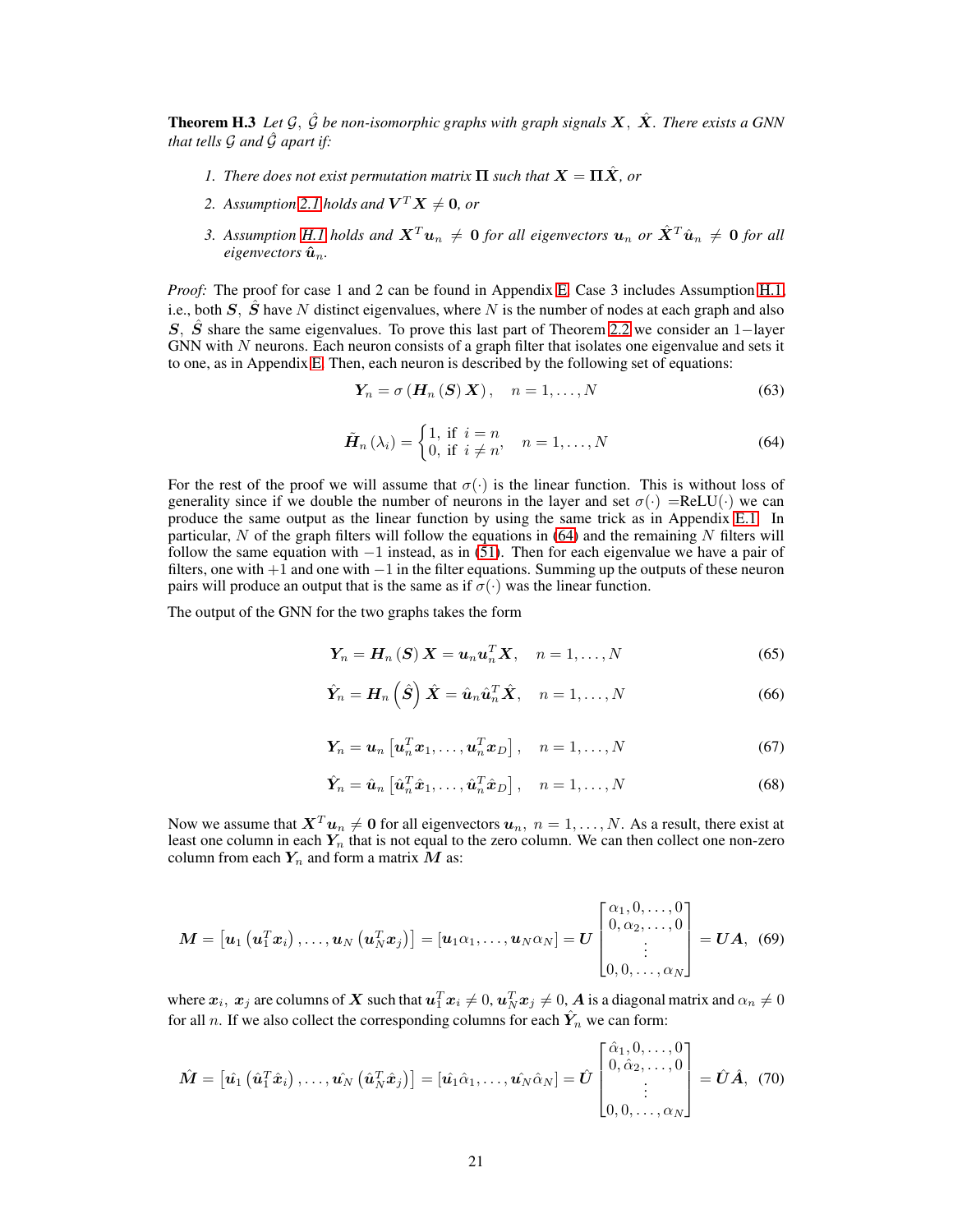<span id="page-21-1"></span>

Figure 8: GNN architecture

where  $\hat{A}$  is a diagonal matrix but  $\hat{\alpha}_n$  are not necessarily non-zero, as  $\hat{\bm{u}}_1^T\hat{\bm{x}}_i$ ,  $\hat{\bm{u}}_N^T$  are not necessarily nonzero. Since  $\mathcal{G}, \hat{\mathcal{G}}$  are non-isomorphic and Assumption [H.1](#page-19-2) holds we can use Lemma [H.2.](#page-19-1) Consequently, there does not exist permutation matrix  $\Pi$  and diagonal  $\pm 1$  matrix  $D$  such that  $U = \Pi \hat{U} D$ . This implies that there does not exist permutation matrix  $\Pi$  such that  $M = \Pi \hat{M}$ . To complete the proof we consider the output of the considered GNN to be the concatenation of  $Y_n$ ,  $n = 1, ..., N$ . In particular the outputs for  $\mathcal{G}, \hat{\mathcal{G}}$  are:

$$
\mathbf{Y} = [\mathbf{Y}_1, \mathbf{Y}_2, \dots, \mathbf{Y}_N] \tag{71}
$$

<span id="page-21-0"></span>
$$
\hat{\boldsymbol{Y}} = \begin{bmatrix} \hat{\boldsymbol{Y}}_1, \hat{\boldsymbol{Y}}_2, \dots, \hat{\boldsymbol{Y}}_N \end{bmatrix} . \tag{72}
$$

The columns of M,  $\hat{M}$  are also columns of Y,  $\hat{Y}$ . Since there does not exist permutation matrix  $\Pi$  such that  $M = \Pi \hat{M}$ , there does not exist  $\Pi$  such that  $Y = \Pi \hat{Y}$  and the GNN decides that  $\mathcal{G}, \hat{\mathcal{G}}$ are non-isomorphic. Note that the same analysis is applicable if we assume that  $\hat{X}^T \hat{u}_n \neq 0$  for all eigenvectors  $\hat{u}_n$ ,  $n = 1, ..., N$  and therefore it is omitted. Now our proof is complete.  $\Box$ 

We also extend the results of Theorems [4.1,](#page-4-5) [5.2,](#page-6-3) [6.1](#page-7-2) to incorporate the cases where the eigenvalues of the two graphs are the same.

Theorem H.4 *Let* G, Gˆ *be non-isomorphic graphs. Then there exists a GNN with modules as in Fig. [3](#page-4-2) or as in Fig[.4](#page-6-0) that tells the two graphs apart, if:*

- *1. Assumption [2.1](#page-2-1) holds or*
- *2. Assumption [H.1](#page-19-2) holds and*
	- *(a)* There does not exist permutation matrix  $\Pi$  such that  $|U| = \Pi |\hat{U}|$ , or
	- (b)  $|\bm{U}^T|\bm{u}_n\neq \bm{0}$  for all eigenvectors  $\bm{u}_n$  or  $|\hat{\bm{U}}^T|\hat{\bm{u}}_n\neq \bm{0}$  for all eigenvectors  $\hat{\bm{u}}_n$ .

*Proof:* The proof of case 1 can be found in Appendix [F.](#page-18-3) In order to prove case 2 of Theorem [H.4](#page-21-0) we use the architecture illustrated in Fig. [8.](#page-21-1) This GNN is designed with 2 layers, each of them consisting of N neurons. Recall from the previous proofs that there exists a graph filter  $H(S)$  with unique parameters  $h$  that isolates one eigenvalue (the *n*-th eigenvalue) and sets it to one, i.e.,

$$
\tilde{H}(\lambda_i) = \begin{cases} 1, & \text{if } i = n \\ 0, & \text{if } i \neq k \end{cases}
$$
 (73)

<span id="page-21-2"></span>Since the considered graphs have  $N$  distinct eigenvalues, we can build the first layer of Fig. [8](#page-21-1) with N neurons described by the following set of equations:

$$
\mathbf{y}_n = \sigma\left(\text{diag}\left(\mathbf{H}_n^{(1)}\left(\mathbf{S}\right)\right)\right), \quad n = 1, \dots, N \tag{74}
$$

$$
\tilde{H}_n^{(1)}\left(\lambda_i\right) = \begin{cases} 1, & \text{if } i = n \\ 0, & \text{if } i \neq n \end{cases}, \quad n = 1, \dots, N \tag{75}
$$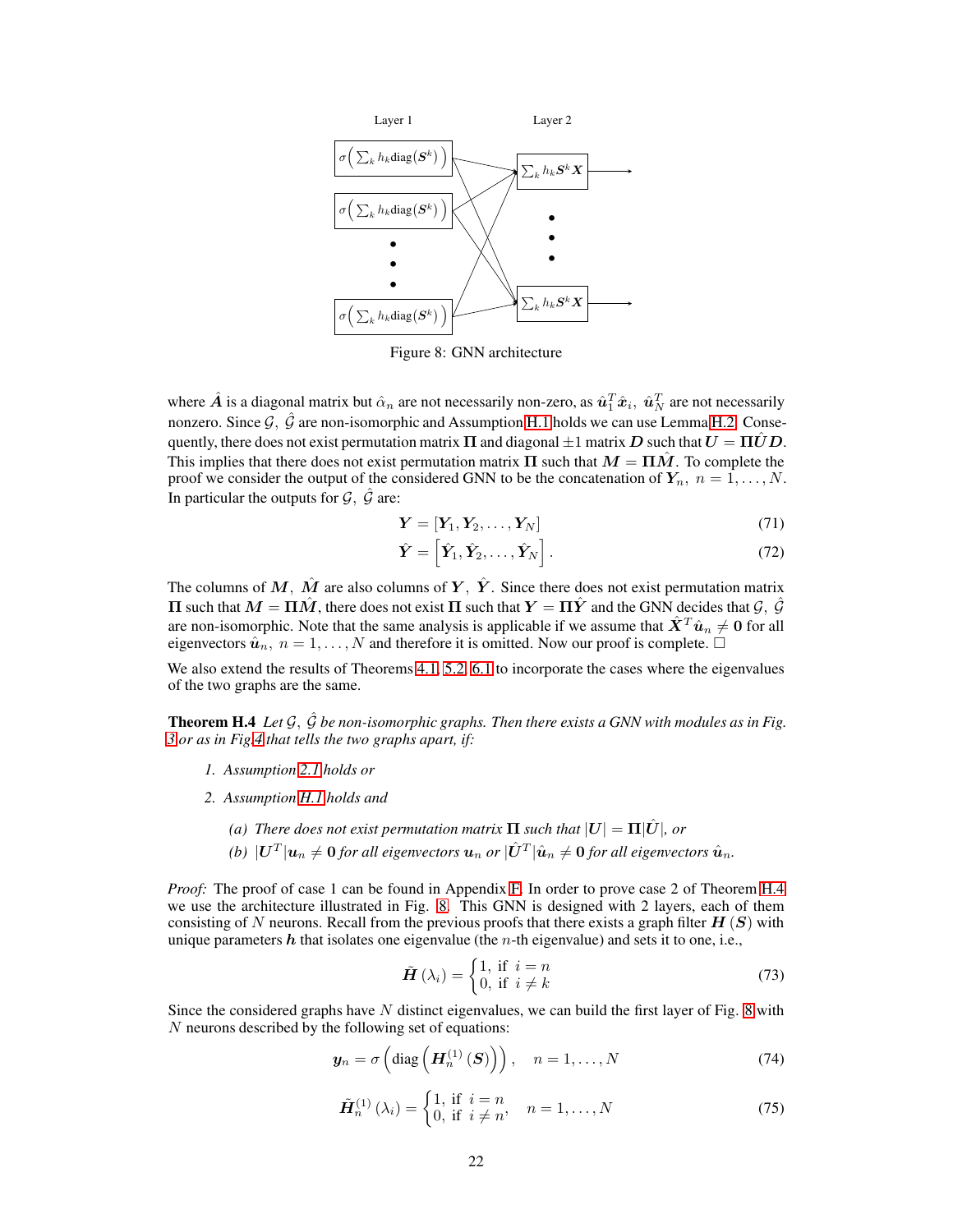Under the above parametrization, the filter  $H_n^{(1)}(S)$  takes the form  $H_n^{(1)}(S) = u_n u_n^T$ , where  $u_n$ is the eigenvector corresponding to the  $n-$ th eigenvalue of S. Then the output of the first layer for the two graphs takes the form:

$$
\mathbf{y}_n = \sigma\left(\text{diag}\left(\mathbf{u}_n\mathbf{u}_n^T\right)\right) = |\mathbf{u}_n|^2, \quad n = 1, \dots, N \tag{76a}
$$

<span id="page-22-0"></span>
$$
\hat{\mathbf{y}}_n = \sigma \left( \text{diag}\left( \hat{\mathbf{u}}_n \hat{\mathbf{u}}_n^T \right) \right) = |\hat{\mathbf{u}}_n|^2, \quad n = 1, \dots, N \tag{76b}
$$

Since both  $S$ ,  $\hat{S}$  have distinct eigenvalues we can concatenate the output of each neuron and result in layer-1 outputs as:

$$
Y^{(1)} = |U|, \quad \hat{Y}^{(1)} = |\hat{U}| \tag{77}
$$

If there does not exist permutation matrix  $\Pi$  such that  $|U| = \Pi|\hat{U}|$ , one layer is sufficient and the proposed GNN can tell the two graphs apart.

For the second layer of the GNN in Fig. [8](#page-21-1) we consider the following parametrization:

$$
\boldsymbol{Y}_n = \left(\boldsymbol{H}_n^{(2)}\left(\boldsymbol{S}\right)\boldsymbol{X}\right), \quad n = 1, \dots, N \tag{78}
$$

$$
\tilde{H}_n^{(2)}\left(\lambda_i\right) = \begin{cases} 1, & \text{if } i = n \\ 0, & \text{if } i \neq n \end{cases}, \quad n = 1, \dots, N,\tag{79}
$$

where  $\bm{X}=\bm{Y}^{(1)}=|\bm{U}|$  is the output of the first layer. Then the final output of the GNN for the two graphs can be written as:

$$
Y_n = H_n^{(2)}\left(S\right)X = u_n u_n^T |U|, \quad n = 1, \dots, N
$$
\n
$$
(80)
$$

$$
\hat{\boldsymbol{Y}}_n = \boldsymbol{H}_n^{(2)}\left(\hat{\boldsymbol{S}}\right)\hat{\boldsymbol{X}} = \hat{\boldsymbol{u}}_n\hat{\boldsymbol{u}}_n^T|\hat{\boldsymbol{U}}|, \quad n = 1, \dots, N
$$
\n(81)

$$
\boldsymbol{Y}_n = \boldsymbol{u}_n \left[ \boldsymbol{u}_n^T | \boldsymbol{u}_1 |, \dots, \boldsymbol{u}_n^T | \boldsymbol{u}_N | \right], \quad n = 1, \dots, N
$$
 (82)

$$
\hat{\boldsymbol{Y}}_n = \hat{\boldsymbol{u}}_n \left[ \hat{\boldsymbol{u}}_n^T | \hat{\boldsymbol{u}}_1 |, \dots, \hat{\boldsymbol{u}}_n^T | \hat{\boldsymbol{u}}_N | \right], \quad n = 1, \dots, N
$$
\n(83)

If we assume that either  $|U^T|u_n\neq 0$  for all eigenvectors  $u_n,$  or  $|\hat U^T|\hat u_n\neq 0$  for all eigenvectors  $\hat{u}_n$ , we can use the same steps as in the proof of Theorem [H.3](#page-19-3) and show that the proposed GNN decides that the two graphs are different. Note that in layer 1 we can use the stochastic modules in Fig. [3a](#page-4-2) and the proof still holds, since the filter with parameters as in [\(75\)](#page-21-2) yields:

$$
cov\left[\boldsymbol{z};\boldsymbol{S}\right] = \sum_{k=0}^{K-1} h_k \boldsymbol{S}^k \sum_{m=0}^{K-1} h_m \boldsymbol{S}^m = \boldsymbol{u}_n \boldsymbol{u}_n^T \boldsymbol{u}_n \boldsymbol{u}_n^T = \boldsymbol{u}_n \boldsymbol{u}_n^T,
$$
\n(84)

and the same output as in [\(77\)](#page-22-0) can be produced. Also by using Proposition [6.1](#page-6-1) we can substitute the modules in the first layer with the modules in Fig. [4b](#page-6-0) and the proof still holds.  $\Box$ 

#### H.2 Graphs with the same eigenvalues which are not distinct.

The last case appears when the graph adjacencies have the same eigenvalues, but at least one eigenvalue has multiplicity greater than one, in either of the graphs. This case is more complicated, since the two graphs can be non-isomorphic even if there exist permutation matrix  $\Pi$  and diagonal matrix D such that  $U = \Pi \hat{U} D$  (the condition in Lemma [H.2](#page-19-1) doesn't hold). Analysis and results for this case are left for future work.

# I GNNs and isomorphic graphs

<span id="page-22-1"></span>The core of this paper studies the ability of GNNs to distinguish between non-isomorphic graphs. Another important question is whether a GNN can tell if two graphs are isomorphic. The answer is affirmative. GNNs are permutation equivariant architectures and can always detect isomorphic graphs. To make thinks concrete we present the following proposition: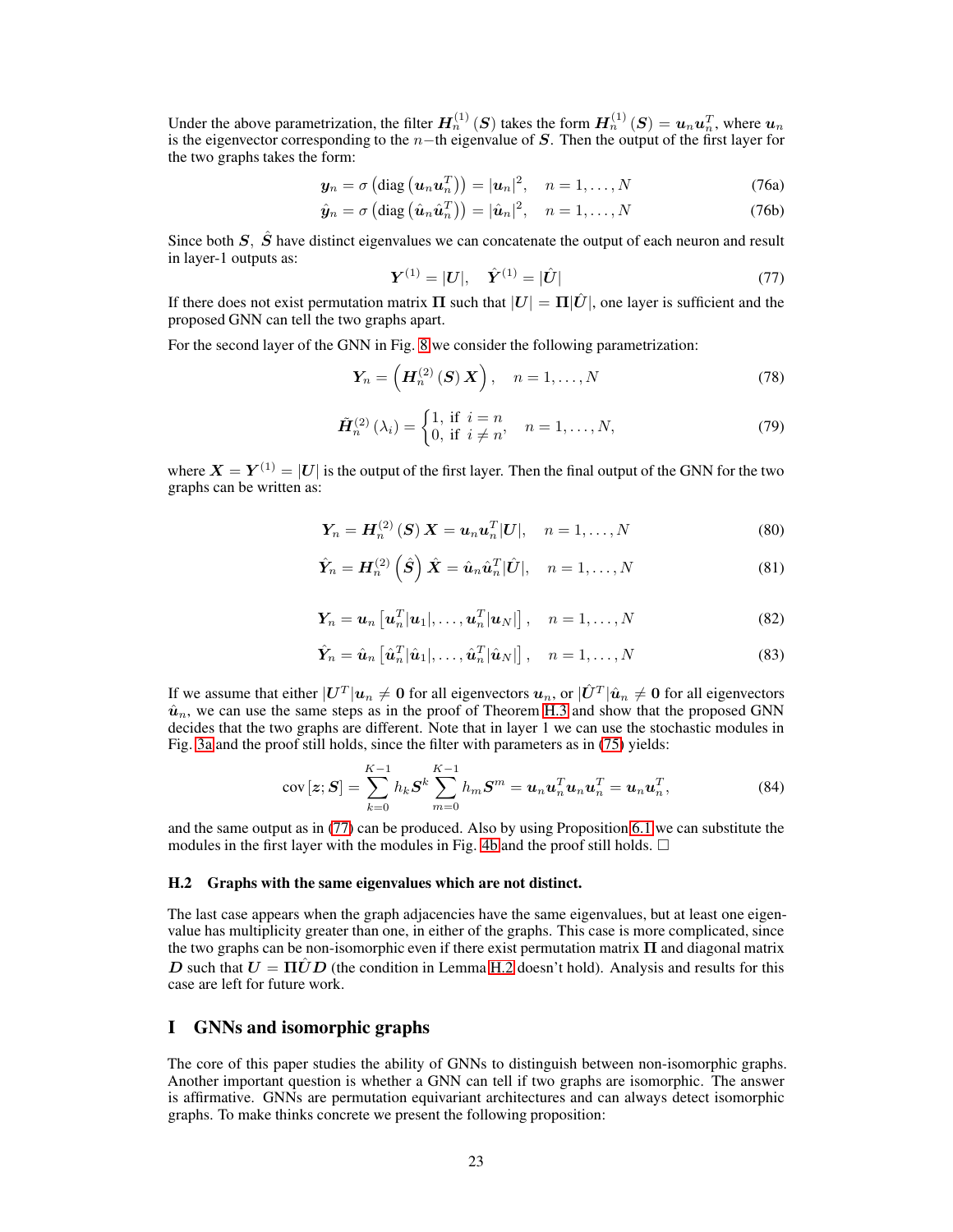**Proposition I.1** *. Let*  $\mathcal{G}$ ,  $\hat{\mathcal{G}}$  *be two isomorphic graphs, i.e.,*  $\mathbf{S} = \Pi \hat{S} \Pi^{T}$ *. Also let*  $\mathbf{X}$ *,*  $\hat{\mathbf{X}}$  *be the graph signals associated with*  $G$ ,  $\hat{G}$  *that satisfy*  $\mathbf{X} = \Pi \hat{X}$ *. Then any GNN with modules as in* [\(2\)](#page-2-2) *decides the two graphs are the same.*

*Proof:* To prove this Proposition, it suffices to show that the output Y in [\(2\)](#page-2-2) is permutation equivariant. To see this, consider the graph adjacencies S and  $\hat{S}$  such that  $\hat{S} = \Pi S \Pi^T$ , where  $\Pi$  is a permutation matrix. Then equation [\(2\)](#page-2-2) gives:

$$
\hat{\mathbf{Y}} = \sigma \left( \sum_{k=0}^{K-1} \hat{\mathbf{S}}^k \hat{\mathbf{X}} \mathbf{H}_k \right) \stackrel{(1)}{=} \sigma \left( \sum_{k=0}^{K-1} h_k \left( \mathbf{\Pi} \mathbf{S}^k \mathbf{\Pi}^T \right) \mathbf{\Pi} \mathbf{X} \mathbf{H}_k \right) \stackrel{(2)}{=} \sigma \left( \sum_{k=0}^{K-1} h_k \mathbf{\Pi} \mathbf{S}^k \mathbf{X} \mathbf{H}_k \right) \tag{85}
$$
\n
$$
= \sigma \left( \mathbf{\Pi} \sum_{k=0}^{K-1} h_k \mathbf{S}^k \mathbf{X} \mathbf{H}_k \right) = \mathbf{\Pi} \mathbf{Y}, \tag{86}
$$

where equality (1) holds because  $\left(\Pi S \Pi^T\right)^k = \Pi S^k \Pi^T$  and equality (2) comes from the fact that  $\Pi^T \Pi = I$ . Therefore Y is permutation equivariant. Overall GNNs with modules as in [\(2\)](#page-2-2) produce permutation equavariant outputs for isomorphic graphs.

<span id="page-23-0"></span>**Proposition I.2** *. Let*  $G$ *,*  $\hat{G}$  *be two isomorphic graphs. Then any GNN with modules as in Fig. [3](#page-4-2) or Fig. [4](#page-6-0) decides the two graphs are the same.*

*Proof:* To prove this Proposition, it suffices to show that the output in [\(11\)](#page-5-2) is permutation equivariant. To see this, consider two graph adjacencies S and  $\hat{S}$  such that  $\hat{S} = \Pi S \Pi^T$ , where  $\Pi$  is a permutation matrix. Then equation [\(11\)](#page-5-2) gives:

$$
\hat{\mathbf{y}} = \sigma \left( \sum_{k=0}^{K-1} h_k \text{diag} \left( \hat{\mathbf{S}}^k \right) \right) \stackrel{(1)}{=} \sigma \left( \sum_{k=0}^{K-1} h_k \text{diag} \left( \mathbf{\Pi} \mathbf{S}^k \mathbf{\Pi}^T \right) \right) \stackrel{(2)}{=} \sigma \left( \sum_{k=0}^{K-1} h_k \mathbf{\Pi} \text{diag} \left( \mathbf{S}^k \right) \right) \tag{87}
$$
\n
$$
= \sigma \left( \mathbf{\Pi} \sum_{k=0}^{K-1} h_k \text{diag} \left( \mathbf{S}^k \right) \right) = \mathbf{\Pi} \mathbf{y}, \tag{88}
$$

where equality (1) holds because  $\left(\Pi S \Pi^T\right)^k = \Pi S^k \Pi^T$  and equality (2) comes from the fact that diag  $(\Pi S \Pi^T) = \Pi$ diag  $(S)$ . The output  $y$  is permutation equivariant and we can conclude that the proposed architectures produce permutation equivariant outputs for isomorphic graphs.

## J GNNs vs spectral decomposition

In this paper we discuss the ability of GNNs to distinguish between different graphs. Our analysis uses spectral decomposition tools and provides conditions under which a GNN can tell two graphs apart. These conditions are related to the eigenvalues and the eigenvectors of the graph operators. Therefore, it is natural to study the similarities and differences of GNNs and spectral decomposition algorithms.

#### J.1 The two graphs have at least one different eigenvalue

As explained in the main part of the paper there always exist a GNN that can distinguish between a pair of graphs with at least one different eigenvalue. Furthermore, computing the eigenvalues of the two graphs can also attest that the two graphs are non-isomorphic. Therefore the two approaches are equally powerful. The difference lies in the fact that a GNN needs to be trained to perform the isomorphism test, whereas the spectral decomposition is unsupervised. On the other hand computing the spectral decomposition for real graphs can be computationally very challenging.

#### J.2 The two graphs have the same set of eigenvalues that are distinct

This case is a bit more complicated. Since the eigenvalues are the same one must resort in the eigenvectors to distinguish between the graphs. When the eigenvalues are distinct, the eigenvectors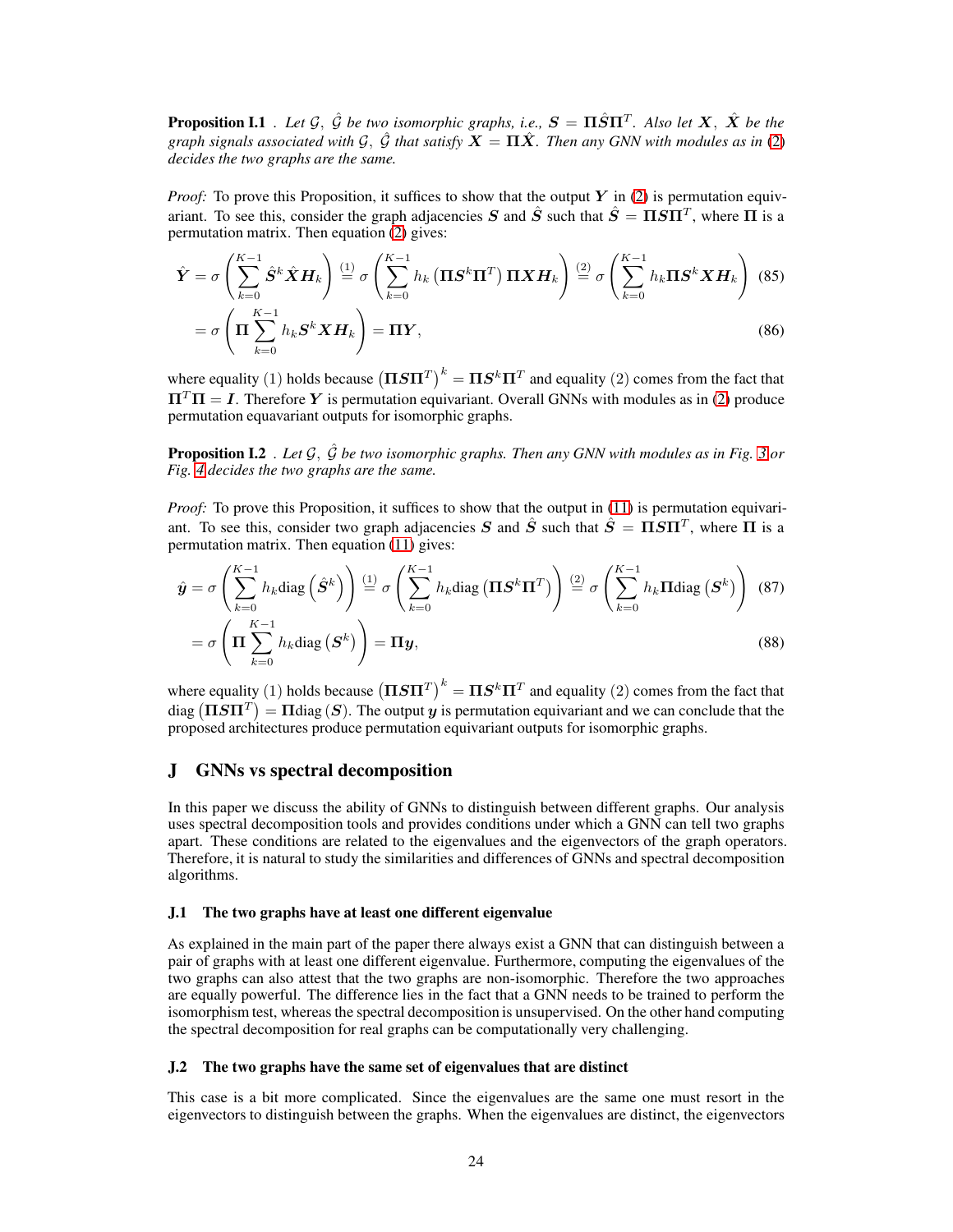of the graph are unique up to a sign for each eigenvector. To be more precise, let  $\mathcal{G}, \hat{\mathcal{G}}$  be isomorphic graphs with eigenvectors  $U, \hat{U}$  respectively. Then it holds that:

$$
U = \Pi \hat{U} D, \tag{89}
$$

where  $\Pi$  is a permutation matrix and D is a diagonal matrix with elements  $\pm 1$ . We observe the following:

Remark J.1 *When Assumption [H.1](#page-19-2) holds, the eigenvectors of isomorphic graphs are not permutation equivariant, since there exists a sign ambiguity for each eigenvector. On the contrary, the produced GNN node embeddings are always permutation equivariant, according to Propositions [I.2](#page-23-0) and [I.1.](#page-22-1) In other words GNNs always produce equivariant node embeddings for isomorphic graphs, which is not the case for the spectral decomposition.*

If  $\mathcal{G}$ ,  $\hat{\mathcal{G}}$  are non-isomorphic the story is different. According to Lemma [H.2,](#page-19-1) there does not exist permutation matrix  $\Pi$  such that  $U = \Pi \hat{U} D$  and the GNNs detect non-isomorphic graphs under Theorem [H.3,](#page-19-3) or Theorem [H.4.](#page-21-0) Let us focus on the conditions of Theorem [H.4](#page-21-0) i.e.,

- (a) There does not exist permutation matrix  $\Pi$  such that  $|U| = \Pi |\hat{U}|$ ,
- (b)  $|\boldsymbol{U}^T|\boldsymbol{u}_n\neq\boldsymbol{0}$  for all eigenvectors  $\boldsymbol{u}_n$  or  $|\hat{\boldsymbol{U}}^T|\hat{\boldsymbol{u}}_n\neq\boldsymbol{0}$  for all eigenvectors  $\hat{\boldsymbol{u}}_n$ .

We see that these conditions involve the eigenvectors of the graphs and therefore we can construct an eigen-based algorithm with the same guarantees. Note that these guarantees are only sufficient and there might be cases where the GNNs can distinguish between non-isomorphic graphs, whereas an algorithm based on the above conditions might fail. Furthermore, calculating the complete set of eigenvectors of a real graph might be computationally prohibitive.

#### J.3 The two graphs have the same set of eigenvalues that are not distinct

The GNN analysis for this case is relegated for future work. Regarding the spectral decomposition, we distinguish between two scenarios:

Scenario 1: The eigenvalues of the two graphs have the same multiplicities. In that scenario we need to resort to eigenvectors, which are not unique. Therefore detecting non-isomorphic graphs is challenging.

Scenario 1: The eigenvalues of the two graphs have different multiplicities. The graphs of this scenario are by definition non-isomorphic and can be detected by an eigenvalue check. On the other hand, it is not clear whether a GNN can distinguish between graphs with these spectral properties.

#### J.4 Stability and discriminability of GNNs

From our discussion so far, we noticed the similarities and differences between the functionality of GNNs and the spectral decomposition of the graph. There is one more fundamental difference that has not yet been discussed and involves the stability and discriminability properties of GNNs [Gama et al. \[2020\]](#page-9-4). In particular, a GNN is stable under small perturbations of the graph operator, i.e., the output of a GNN is similar for 'similar' graphs. On the other hand, small perturbations of the graph can result in essential changes in the eigenvalues and eigenvectors of the graph operator, which makes the spectral decomposition more unstable. Therefore, there seems to be a stability vs discriminability trade-off between GNNs and spectral decomposition. However, the architectural nonlinearities allow GNNs to be both stable and discriminative.

To recap, the conditions of this paper involve the eigenvalues and eigenvectors of the graph operator. Compared to eigen-based algorithms there is a clear advantage of GNNs when the eigenvalues are exactly the same with the same multiplicities. This is due to the fact that the eigenvectors of a graph operator are not unique and therefore isomorphic graphs do not admit permutation equivariant eigenvectors, whereas GNNs always produce permutation equivariant node embeddings for isomorphic graphs. On the other hand, when the eigenvalues are different, GNNs and the spectral decomposition are equally powerful, when there is at least one different eigenvalue in the graph, whereas the spectral decomposition has an advantage when the eigenvalues are the same but with different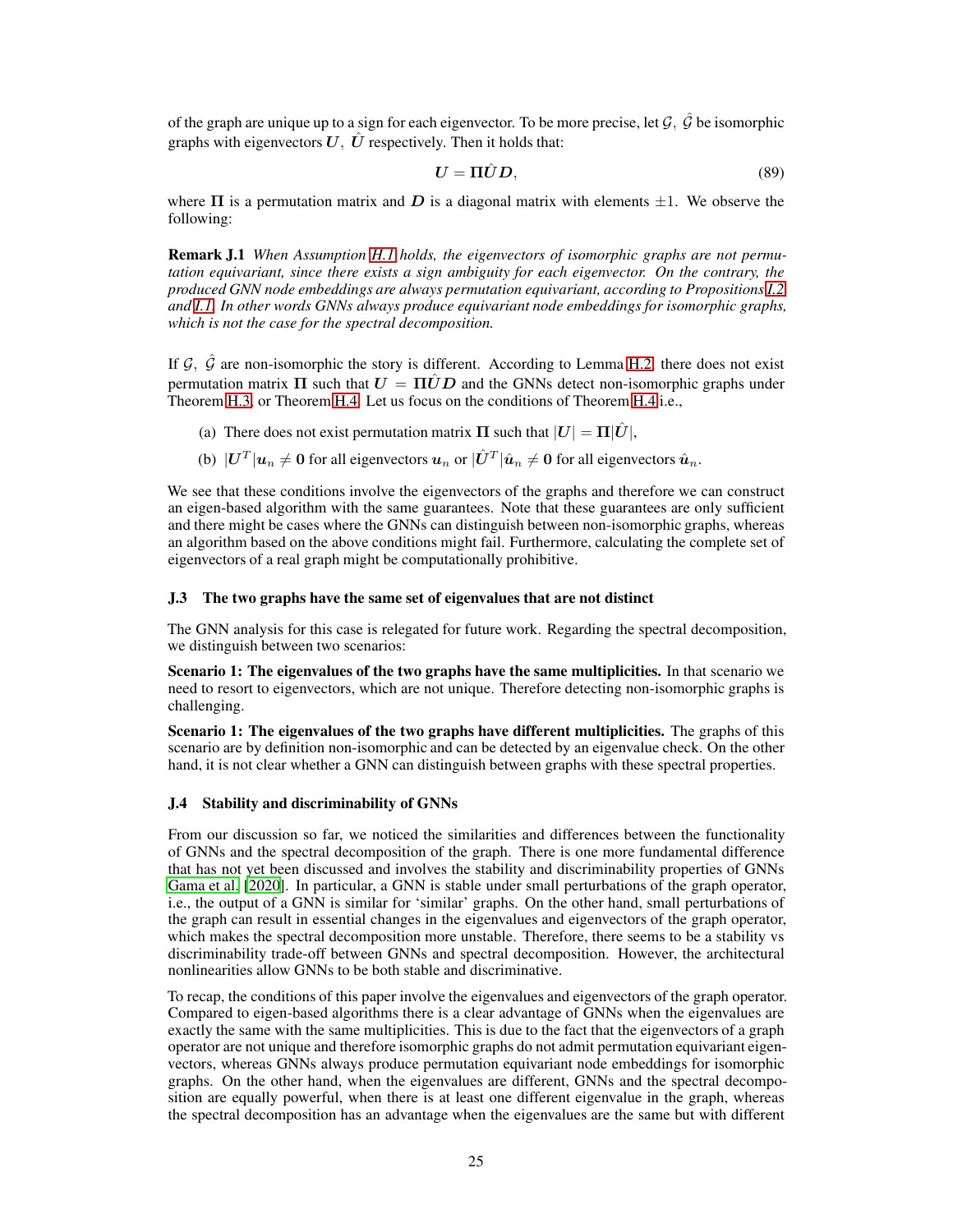multiplicities. Furthermore, GNNs are robust to small changes of the graph, which is not the case for the spectral decomposition. Finally, the spectral decomposition is computationally heavy and unsupervised, but GNNs are lighter to execute and require training.

# <span id="page-25-2"></span>K Experimental details

In this appendix we provide further details on the experiments presented in the main paper.

#### K.1 Experiments associated with the graphs in Figs. [1](#page-3-0) and [2](#page-4-0)

<span id="page-25-0"></span>In Tables [7,](#page-25-0) [8](#page-25-1) we present the eigenvalues and the sum of the corresponding eigenvectors of the graphs in Figs. [1,](#page-3-0) [2](#page-4-0) respectively.

|                | <b>GRAPH</b>                                         |                   | $\it n$<br>3   |           |  |
|----------------|------------------------------------------------------|-------------------|----------------|-----------|--|
| $\mathcal G$   | $\frac{\lambda_n}{\boldsymbol{u}_n^T\boldsymbol{1}}$ | $\frac{3}{-2.45}$ | $\overline{0}$ | $-2$<br>0 |  |
| $\hat{\cal G}$ | $\overset{\lambda_n}{\hat{\bm{u}}_n} \bm{1}$         | $3 -3$<br>-2.45 0 | $\theta$       |           |  |

Table 7: Eigenvalue and eigenvector information for the graphs in Fig. [1.](#page-3-0)

Table 8: Eigenvalue and eigenvector information for the graphs in Fig. [2.](#page-4-0)

<span id="page-25-1"></span>

| GRAPH $1 \t 2 \t 3 \t 4 \t 5 \t 6 \t 7 \t 8 \t 9 \t 10$                                                                                                     |  |  |  |  |  |
|-------------------------------------------------------------------------------------------------------------------------------------------------------------|--|--|--|--|--|
| $\mathcal{G}$ $\lambda_n$ 2.303 1.618 1.303 1 0.618 -2.303 -1.618 -0.618 -1 -1.303<br>$\mathbf{u}_n^T \mathbf{1}$ 3.048 0 0 -0.816 0 0 0 0 0 -0.210         |  |  |  |  |  |
| $\hat{\mathcal{G}}$ $\hat{\lambda}_n$ 2.303 1.861 1 0.618 0.618 0.254 -1.303 -1.618 -1.618 -2.115<br>$\hat{\mathbf{u}}_n$ 1 3.048 0 -0.816 0 0 0 -0.210 0 0 |  |  |  |  |  |

We observe that G and  $\hat{G}$  in both figures admit a different set of eigenvalues. However, the eigenvectors that correspond to the eigenvalues that differentiate them are orthogonal to the vector of all-ones (they sum up to zero). Therefore the WL algorithm and GNNs with  $x = 1$  input fail to tell them apart.

#### K.2 Details on the experiments of section [7](#page-7-3)

In Fig. [9](#page-26-0) we present a paradigm of two graphs in the CSL dataset that belong to different classes. It is clear from the figure that the two graphs consist of nodes that all have degree equal to 4. Therefore  $x = 1$  is an eigenvector of both graphs and orthogonal to the remaining eigenvectors. Any valuable information that tells the two graphs apart is lost when we run the WL algorithm or feed a GNN with  $x = 1$ .

Next, we present the details on the experiments of section [7.2.](#page-8-2) For the most part we use the specifications suggested in [Xu et al.](#page-11-3) [\[2019\]](#page-11-3). In particular we train a 5-layer neural network where the output of each layer and the input are passed through a graph pooling layer and then a linear classifier. A schematic representation of the considered architecture is presented in Fig. [10.](#page-26-1) The nonlinearity used in our experiments is the leaky ReLU and the readout function that performs graph pooling is the concatenation of  $\mathbf{1}^T \mathbf{X}^{(l)}$  and  $\mathbf{1}^T \mathbf{X}^{(l)^2}$ , for  $l = 0, \ldots, 5$ .  $\mathbf{X}^{(l)}$  represents the output of layer l with  $X^{(0)} = X$  and  $X^{(l)^2}$  represents the pointwise second power of  $X^{(l)}$ . For each type-2 GNN block we use  $K = 2$ .

To train the proposed architecture we use Adam optimizer with learning rate equal to  $10^{-3}$ , batch size equal to 1 and dropout ratio equal to 0.5. The training is performed over 200 epochs with 500